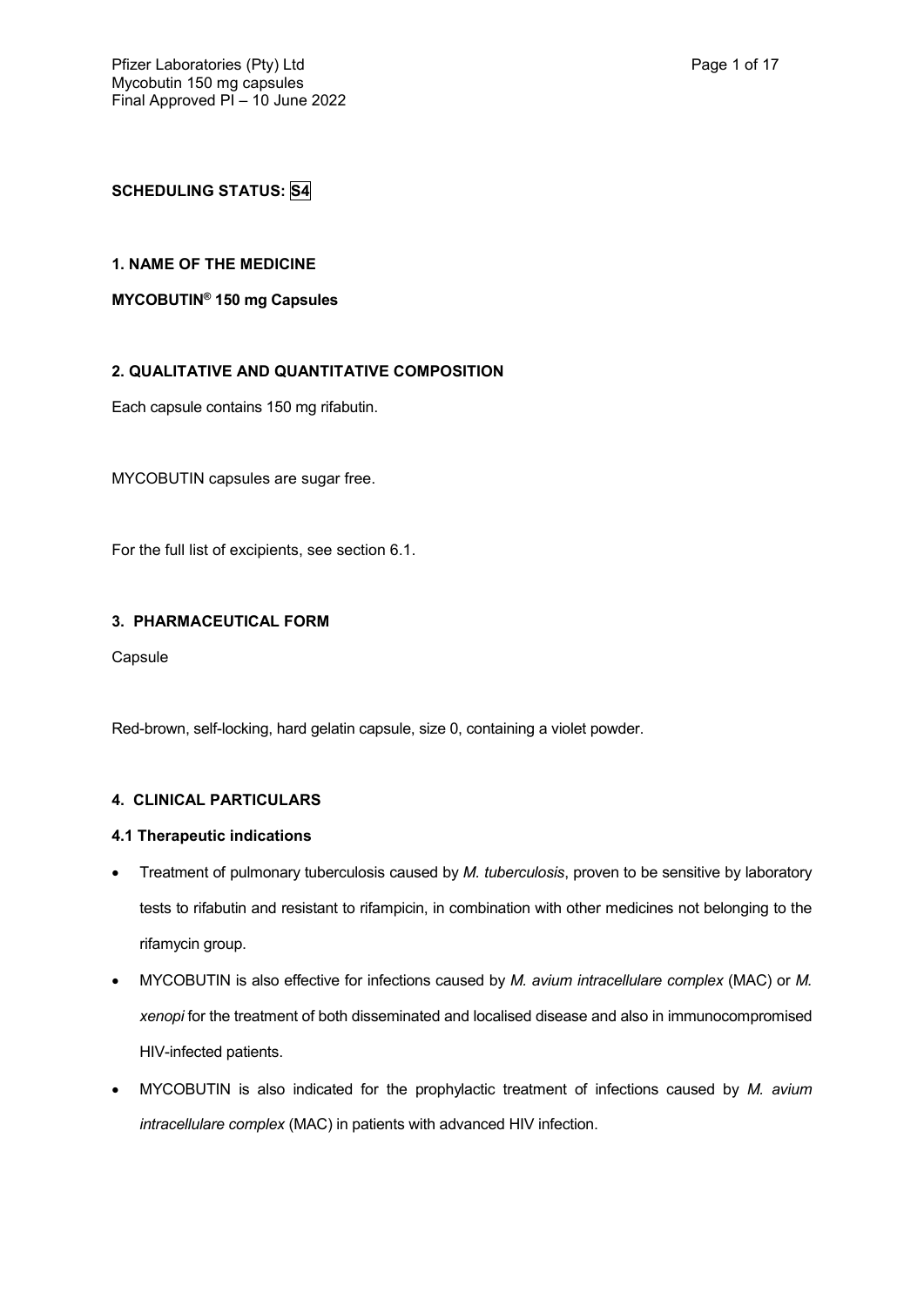### **4.2 Posology and method of administration**

#### **Posology**

MYCOBUTIN can be administered as a single daily dose, independent of meals. In all cases MYCOBUTIN

is to be administered in combination regimens.

*Newly diagnosed pulmonary tuberculosis with resistance to only rifampicin*

1 capsule (150 mg) daily for 6 months.

#### *Chronic, multidrug-resistant pulmonary tuberculosis*

2 to 3 capsules (300 – 450 mg) daily for up to 6 months after negative sputum cultures are obtained.

#### *Atypical mycobacterial infections (MAC and M. xenopi)*

3 to 4 capsules (450 – 600 mg) daily for up to 6 months after negative cultures are obtained.

#### *Prophylaxis of MAC in patients with advanced HIV infections*

2 capsules (300 mg) daily.

The above doses are indicated in adults with a body mass of greater than 35 kg. No specific dosage alterations are proposed in the elderly.

### **Method of administration**

For oral use.

### **4.3 Contraindications**

- Hypersensitivity to rifabutin, other rifamycins (e.g. rifampicin) or any of the excipients of MYCOBUTIN listed in section 6.1.
- HIV-infected patients taking clarithromycin.
- For concomitant medicines not recommended with MYCOBUTIN, see section 4.5.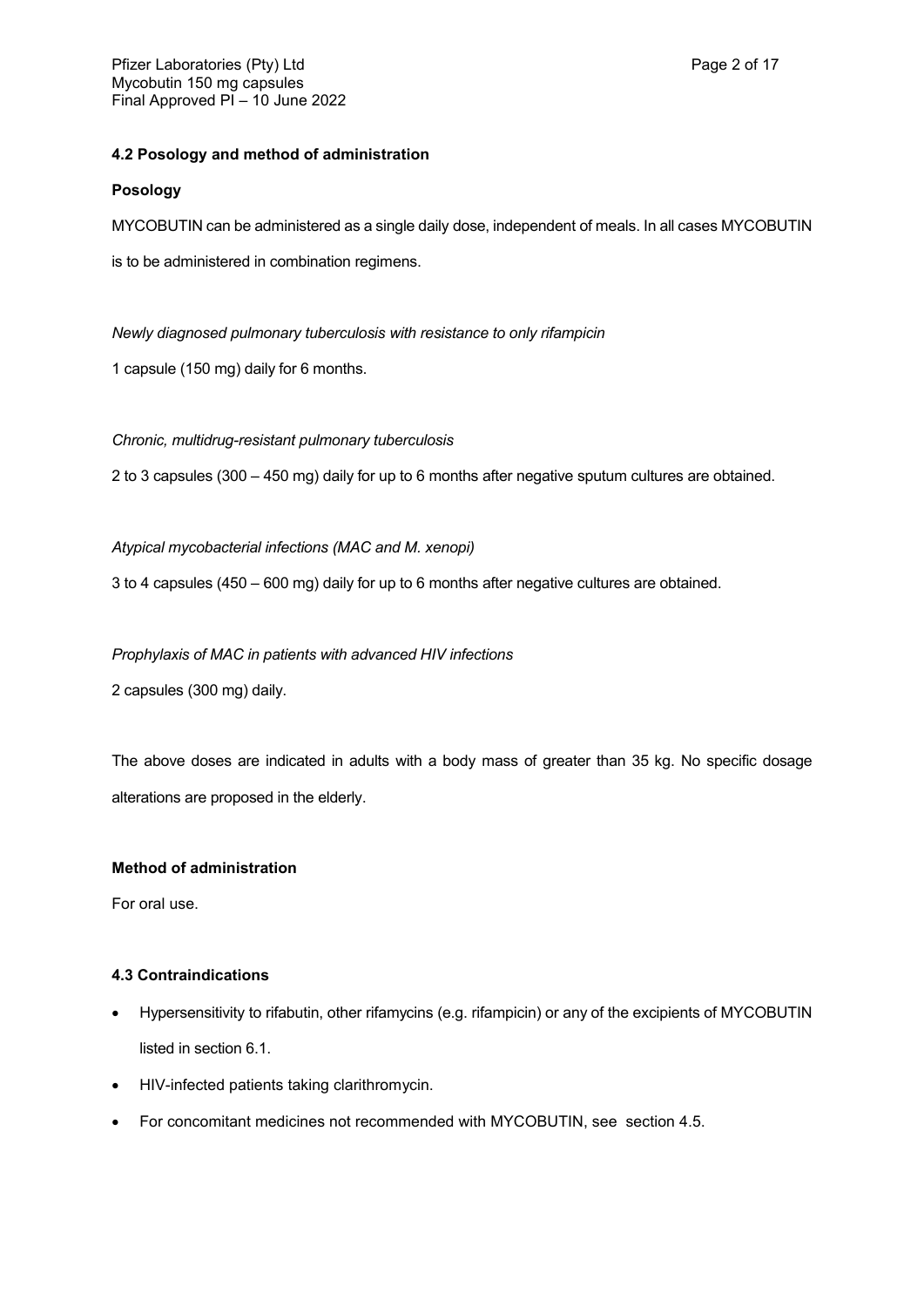#### **4.4 Special warnings and precautions for use**

MYCOBUTIN may impart a red-orange colour to the urine and possibly to skin and body secretions (saliva, sputum and tears).

#### *Soft contact lenses*

These may be permanently stained by MYCOBUTIN administration.

MYCOBUTIN should always be given in combination with other anti-mycobacterial medicines not belonging to the family of rifamycins.

It is recommended that liver enzymes, white blood cell and platelet counts be monitored during therapy with MYCOBUTIN.

When MYCOBUTIN is used concomitantly with clarithromycin for MAC treatment, a decreased dose of MYCOBUTIN is recommended due to the increase in plasma concentrations of MYCOBUTIN (see sections 4.2 and 4.5). Due to the possible occurrence of uveitis, patients should also be carefully monitored when MYCOBUTIN is given in combination with clarithromycin (or other macrolides) and/or fluconazole (and related compounds). If uveitis is suspected, the patient should be referred to an ophthalmologist and, if considered necessary, treatment with MYCOBUTIN should be suspended (see sections 4.8 and 4.5).

Protease inhibitors act as substrates or inhibitors of cytochrome (CYP)450 3A4 mediated metabolism. Therefore, due to significant interactions between protease inhibitors and MYCOBUTIN, their concomitant use should be based on the overall assessment of the patient and patient-specific medicine profile (see section 4.5).

*Clostridium difficile-*associated diarrhoea (CDAD) has been reported with use of MYCOBUTIN, and may range in severity from mild diarrhoea to fatal colitis. Treatment with MYCOBUTIN alters the normal flora of the colon leading to overgrowth of *C. difficile*.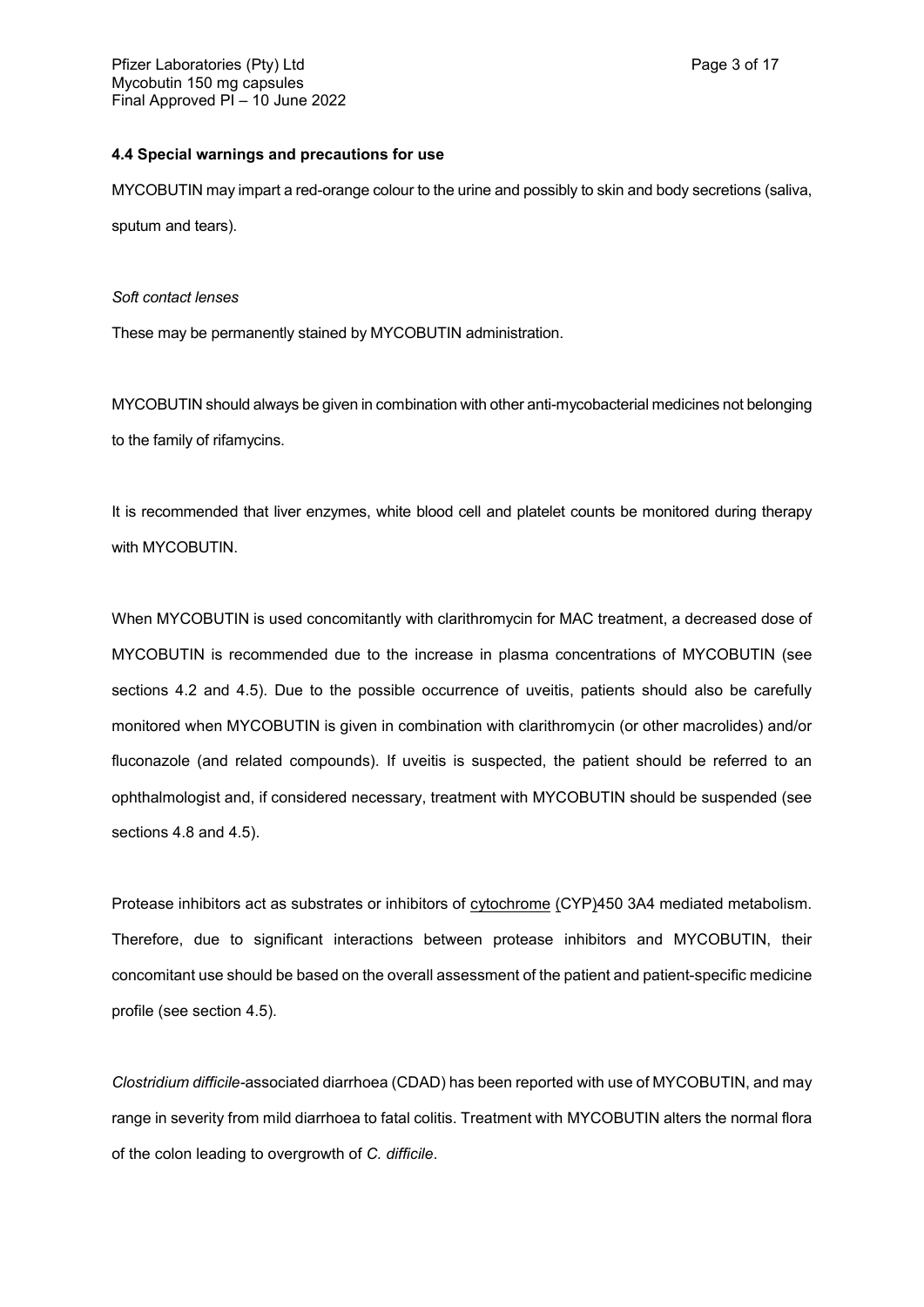*C. difficile* produces toxins A and B which contribute to the development of CDAD. Hypertoxin-producing strains of *C. difficile* cause increased morbidity and mortality, as these infections can be refractory to antimicrobial therapy and may require colectomy.

CDAD must be considered in all patients who present with diarrhoea following MYCOBUTIN use. Careful medical history is necessary since CDAD has been reported to occur over two months after the administration of antibacterial medicines such as MYCOBUTIN.

There have been reports of severe cutaneous adverse reactions (SCARs), such as Stevens Johnson syndrome (SJS), toxic epidermal necrolysis (TEN), drug reaction with eosinophilia and systemic symptoms (DRESS), and acute generalized exanthematous pustulosis (AGEP) with anti-tuberculosis medicines (see section 4.8). If patients develop a skin rash they should be monitored closely and suspect medicine(s) discontinued if lesions progress. Identifying the specific medicine is difficult, as multiple anti-tuberculosis medicines are prescribed in association concurrently.

Specifically, for DRESS, a multi-system potential life-threatening SCAR, time to onset of the first symptoms may be prolonged. DRESS is a clinical diagnosis, and its clinical presentation remains the basis for decision making. An early withdrawal of the suspect medicines is essential because of the syndrome's mortality and visceral involvement (e.g., liver, bone marrow or kidney).

**Co-administration of ritonavir is not recommended because it substantially increases the plasma concentration of MYCOBUTIN (see section 4.5). High plasma concentrations of MYCOBUTIN may increase the risk of side effects.**

If a patient on MYCOBUTIN develops active tuberculosis, other anti-tuberculosis medicine should be added.

#### **Special populations**

*Severe hepatic impairment*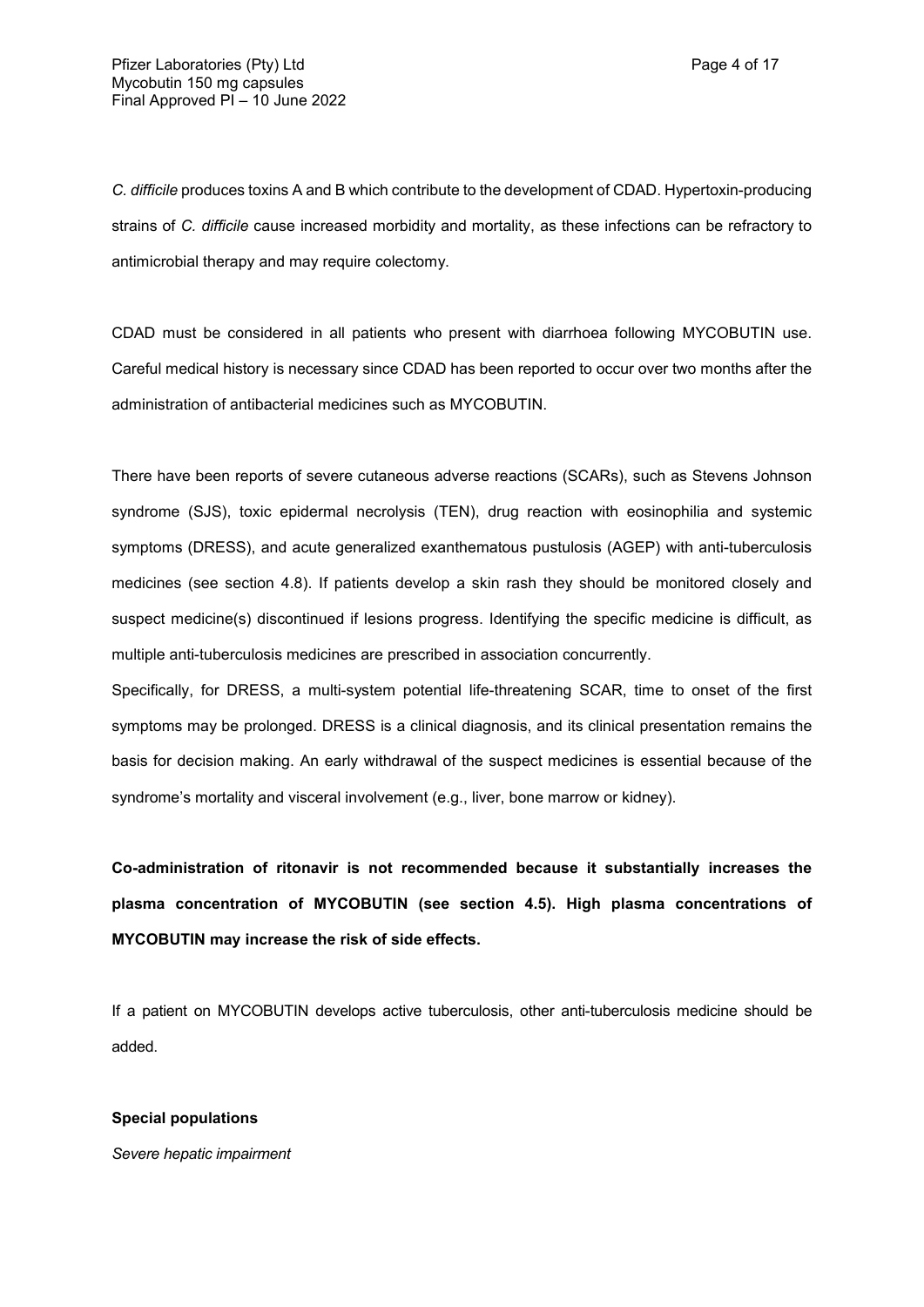For patients with severe liver insufficiency a dose reduction should be considered. Mild hepatic impairment does not require a dose modification.

#### *Severe renal impairment (creatinine clearance below 30 mL/min)*

A dosage reduction of 50 % is required. Mild to moderate renal impairment does not require any dosage adjustment.

#### **Paediatric population**

Safety and efficacy in children and adolescents have not been established.

#### *Excipients*

MYCOBUTIN contains less than 1 mmol sodium (23 mg) per capsule, that is to say essentially 'sodiumfree'.

### **4.5 Interaction with other medicines and other forms of interaction**

Multiple dosing of MYCOBUTIN has been associated with induction of hepatic metabolic enzymes of the CYP450 3A subfamily. MYCOBUTIN's predominant metabolite (25-O-desacetyl rifabutin; LM 565), may also contribute to this effect. Metabolic induction due to MYCOBUTIN is likely to produce a decrease in circulating levels of concomitantly administered medicines (especially those metabolised by the CYP450 3A pathway).

Kinetic data suggest that enzymatic induction by MYCOBUTIN is complete within 5 days and is doseindependent over the 300 to 600 mg dose-range. Similarly, concomitant medicines that competitively inhibit the CYP450 3A activity may increase circulating levels of MYCOBUTIN.

| <b>Co-administered</b> | <b>Effect on</b> | <b>Effect on co-</b>  | <b>Comments</b> |
|------------------------|------------------|-----------------------|-----------------|
| medicines              | <b>MYCOBUTIN</b> | administered medicine |                 |
| <b>ANTIVIRALS</b>      |                  |                       |                 |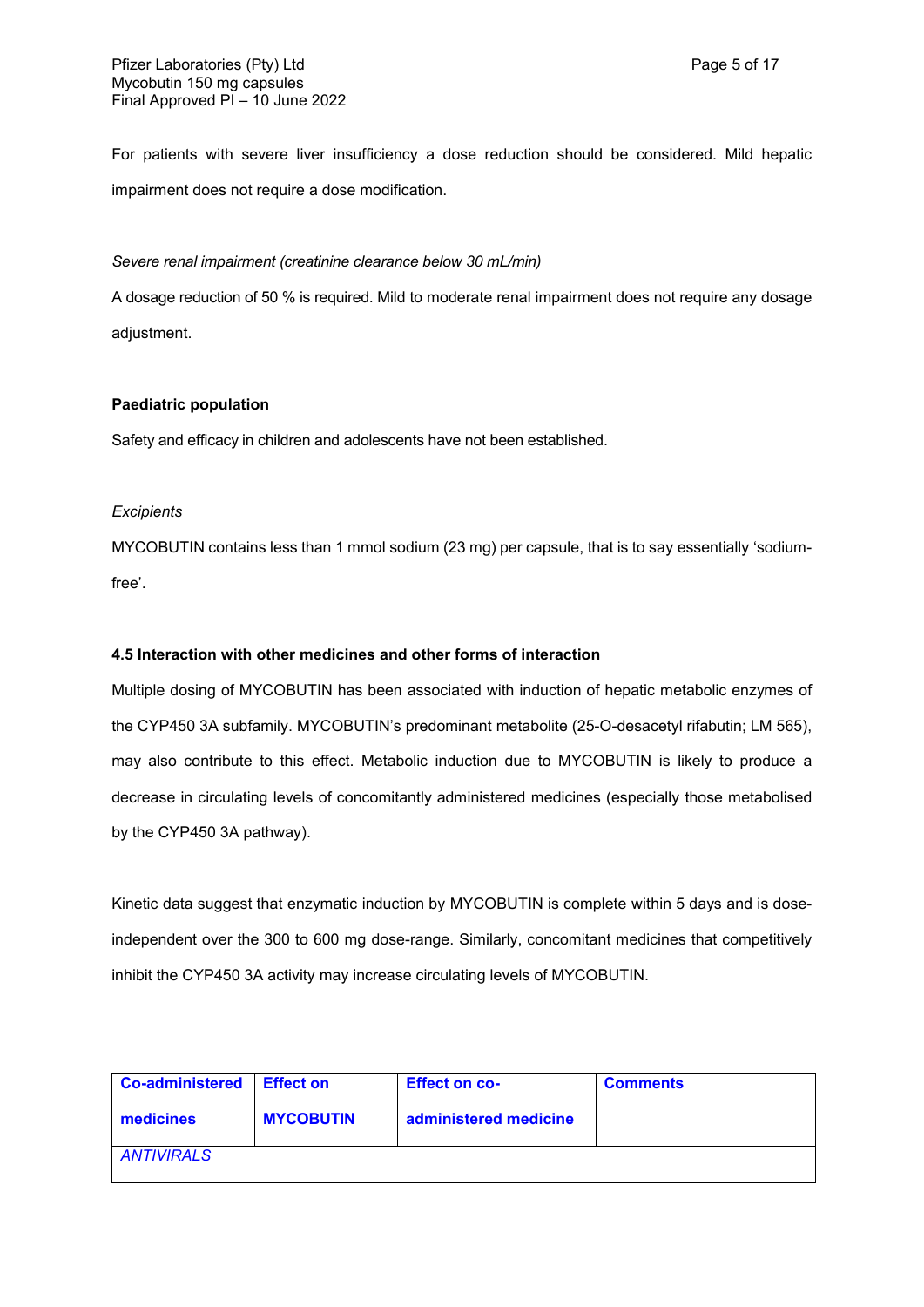| <b>Co-administered</b> | <b>Effect on</b>             | <b>Effect on co-</b>                             | <b>Comments</b>                 |
|------------------------|------------------------------|--------------------------------------------------|---------------------------------|
| medicines              | <b>MYCOBUTIN</b>             | administered medicine                            |                                 |
| Amprenavir             | 2,9-fold increase            | No significant change in                         | A 50 % reduction in the         |
|                        | in AUC, 2,2-fold             | kinetics                                         | <b>MYCOBUTIN</b> dose is        |
|                        | increase in C <sub>max</sub> |                                                  | recommended when                |
|                        |                              |                                                  | combined with amprenavir.       |
|                        |                              |                                                  | Increased monitoring for        |
|                        |                              |                                                  | adverse reactions is            |
|                        |                              |                                                  | warranted.                      |
| <b>Delavirdine</b>     | No data                      | Oral clearance increased                         | Study conducted in HIV-1        |
|                        |                              | 5-fold resulting in                              | infected patients.              |
|                        |                              | significantly lower mean                         | <b>MYCOBUTIN</b> is not         |
|                        |                              | trough plasma                                    | recommended for patients        |
|                        |                              | concentrations (18 $\pm$ 15 to                   | dosed with delavirdine          |
|                        |                              | $1,0 \pm 0,7 \mu M$ )                            | mesylate 400 mg every 8         |
|                        |                              |                                                  | hours.                          |
| <b>Didanosine</b>      | No significant               | No significant change in                         |                                 |
|                        | change in kinetics           | kinetics at steady-state                         |                                 |
| Fosamprenavir/         | 64 % increase in             | 35 % increase in AUC                             | Dosage reduction of             |
| ritonavir              | AUC*                         | and 36 % increase in                             | <b>MYCOBUTIN</b> by at least 75 |
|                        |                              | C <sub>max</sub> , no effect C <sub>trough</sub> | % (to 150 mg every other        |
|                        |                              | (amprenavir)                                     | day or three times per week)    |
|                        |                              |                                                  | is recommended when             |
|                        |                              |                                                  | combined with                   |
|                        |                              |                                                  | fosamprenavir.                  |
| Indinavir              | 173 % increase in            | 34 % decrease in AUC,                            | Dose reduction of               |
|                        | AUC, 134 %                   | 25 % decrease in C <sub>max</sub>                | <b>MYCOBUTIN</b> to half the    |
|                        | increase in $C_{\text{max}}$ |                                                  | standard dose and increase      |
|                        |                              |                                                  | of indinavir from 800 mg to 1   |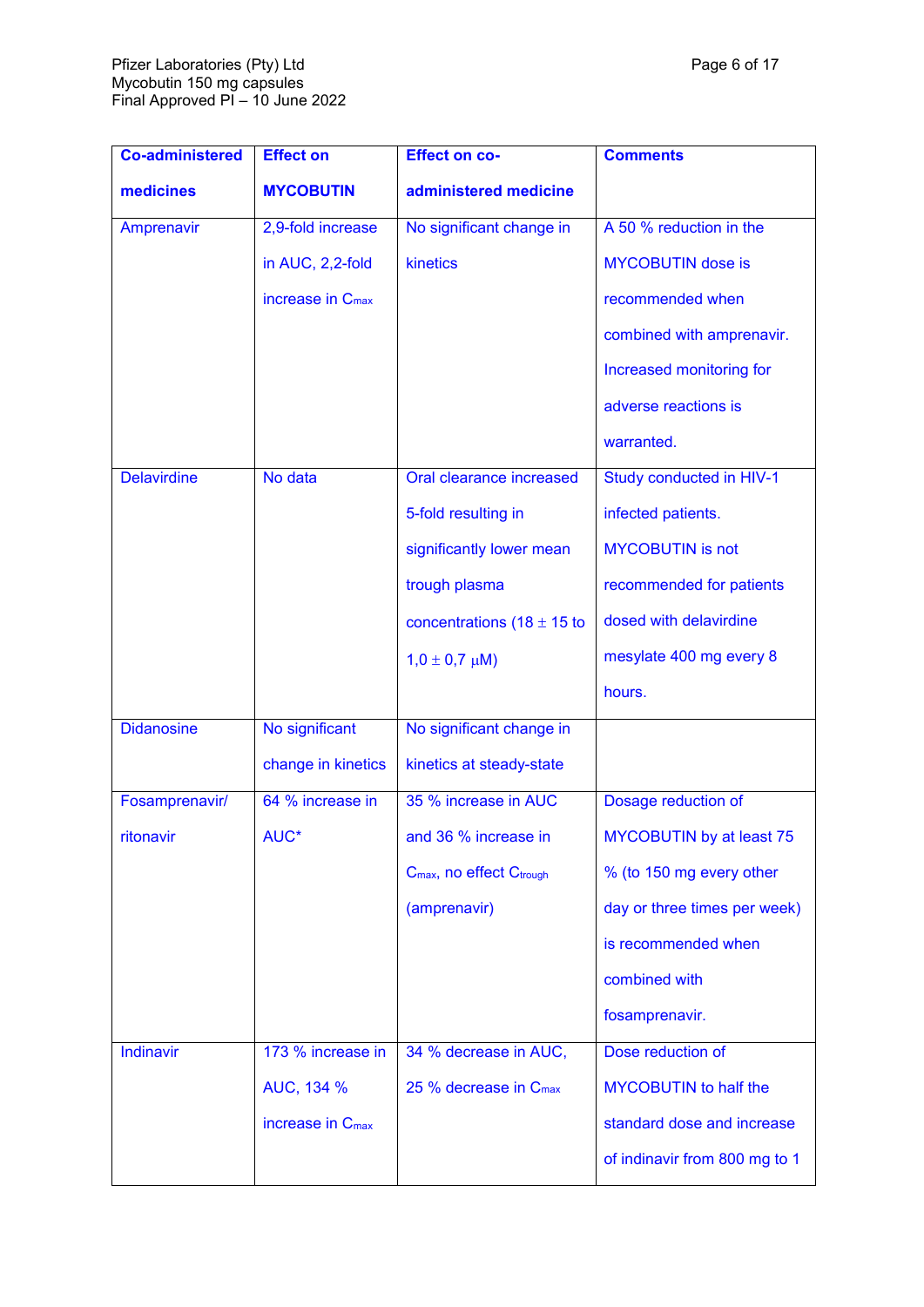| <b>Co-administered</b> | <b>Effect on</b>               | <b>Effect on co-</b>     | <b>Comments</b>                 |
|------------------------|--------------------------------|--------------------------|---------------------------------|
| medicines              | <b>MYCOBUTIN</b>               | administered medicine    |                                 |
|                        |                                |                          | 000 mg every 8 hours are        |
|                        |                                |                          | recommended when                |
|                        |                                |                          | <b>MYCOBUTIN</b> and indinavir  |
|                        |                                |                          | are co-administered.            |
| Lopinavir/             | 5,7-fold increase              | No significant change in | Dosage reduction of             |
| ritonavir              | in AUC, 3,4 fold               | lopinavir kinetics       | MYCOBUTIN by 50 % of the        |
|                        | increase in C <sub>max</sub> * |                          | dose of 300 mg/day is           |
|                        |                                |                          | recommended (i.e. a             |
|                        |                                |                          | maximum dose of 150 mg          |
|                        |                                |                          | once daily). Increased          |
|                        |                                |                          | monitoring for adverse          |
|                        |                                |                          | reactions e.g. nausea,          |
|                        |                                |                          | leukopenia, uveitis, is         |
|                        |                                |                          | warranted. Further dosage       |
|                        |                                |                          | reduction of MYCOBUTIN          |
|                        |                                |                          | may be necessary.               |
| Saquinavir             | No data                        | 40 % decrease in AUC     |                                 |
| Ritonavir              | 4-fold increase in             | No data                  | In the presence of ritonavir    |
|                        | <b>AUC, 2,5-fold</b>           |                          | the subsequent risk of side     |
|                        | increase in C <sub>max</sub>   |                          | effects, including uveitis may  |
|                        |                                |                          | be increased. If a protease     |
|                        |                                |                          | inhibitor is required in a      |
|                        |                                |                          | patient treated with rifabutin, |
|                        |                                |                          | medicines other than            |
|                        |                                |                          | ritonavir should be             |
|                        |                                |                          | considered (see section 4.4).   |
| Tipranavir/            | 2,9-fold increase              | No significant change in | <b>Therapeutic medicine</b>     |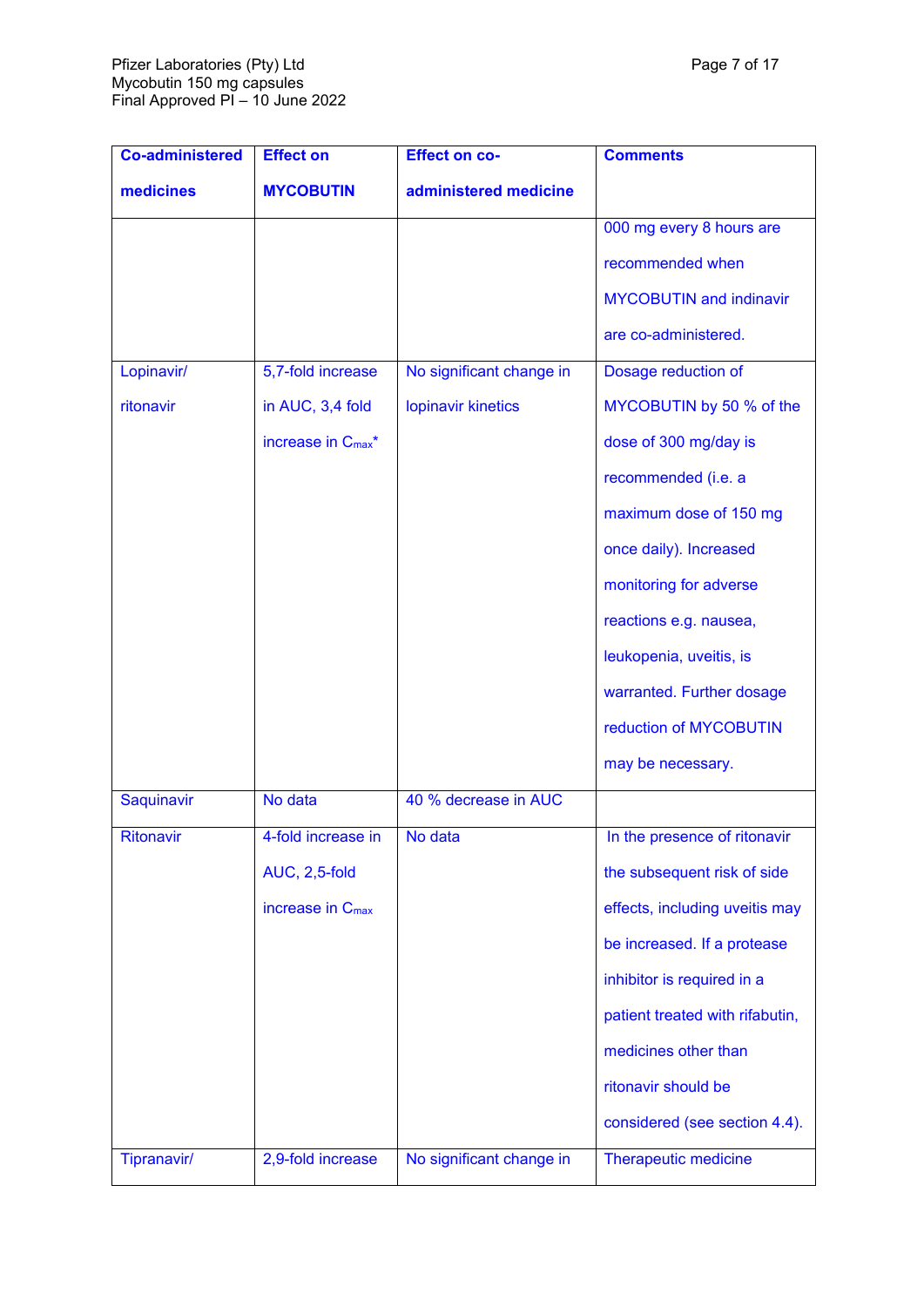| <b>Co-administered</b> | <b>Effect on</b>             | <b>Effect on co-</b>                   | <b>Comments</b>                  |
|------------------------|------------------------------|----------------------------------------|----------------------------------|
| medicines              | <b>MYCOBUTIN</b>             | administered medicine                  |                                  |
| ritonavir              | in AUC, 1,7-fold             | tipranavir kinetics                    | monitoring of MYCOBUTIN is       |
|                        | increase in C <sub>max</sub> |                                        | recommended.                     |
| Zidovudine             | No significant               | <b>Approximately 32 %</b>              | A clinical study has shown       |
|                        | change in kinetics           | decrease in C <sub>max</sub> and       | that these changes are of no     |
|                        |                              | <b>AUC</b>                             | clinical relevance.              |
| <b>ANTIFUNGALS</b>     |                              |                                        |                                  |
| Fluconazole            | 82 % increase in             | No significant change in               |                                  |
|                        | <b>AUC</b>                   | steady-state plasma                    |                                  |
|                        |                              | concentrations                         |                                  |
| <b>Itraconazole</b>    | No data                      | $70 - 75$ % decrease in                | One case report suggests a       |
|                        |                              | C <sub>max</sub> and AUC               | kinetic interaction resulting in |
|                        |                              |                                        | an increase in serum             |
|                        |                              |                                        | <b>MYCOBUTIN levels and a</b>    |
|                        |                              |                                        | risk for developing uveitis in   |
|                        |                              |                                        | the presence of itraconazole.    |
| Ketoconazole           | No data                      | No data                                | Co-administration is not         |
|                        |                              |                                        | recommended. If                  |
|                        |                              |                                        | concomitant use is clinically    |
|                        |                              |                                        | warranted, carefully monitor     |
|                        |                              |                                        | patients for increased           |
|                        |                              |                                        | <b>MYCOBUTIN levels or</b>       |
|                        |                              |                                        | adverse reactions and for        |
|                        |                              |                                        | reduced ketoconazole             |
|                        |                              |                                        | efficacy                         |
| Posaconazole           | 31 % increase in             | 43 % decrease in C <sub>max</sub> , 49 | If the medicines are co-         |
|                        | C <sub>max</sub> , 72 %      | % decrease in AUC                      | administered, patients should    |
|                        | increase in AUC              |                                        | be monitored for adverse         |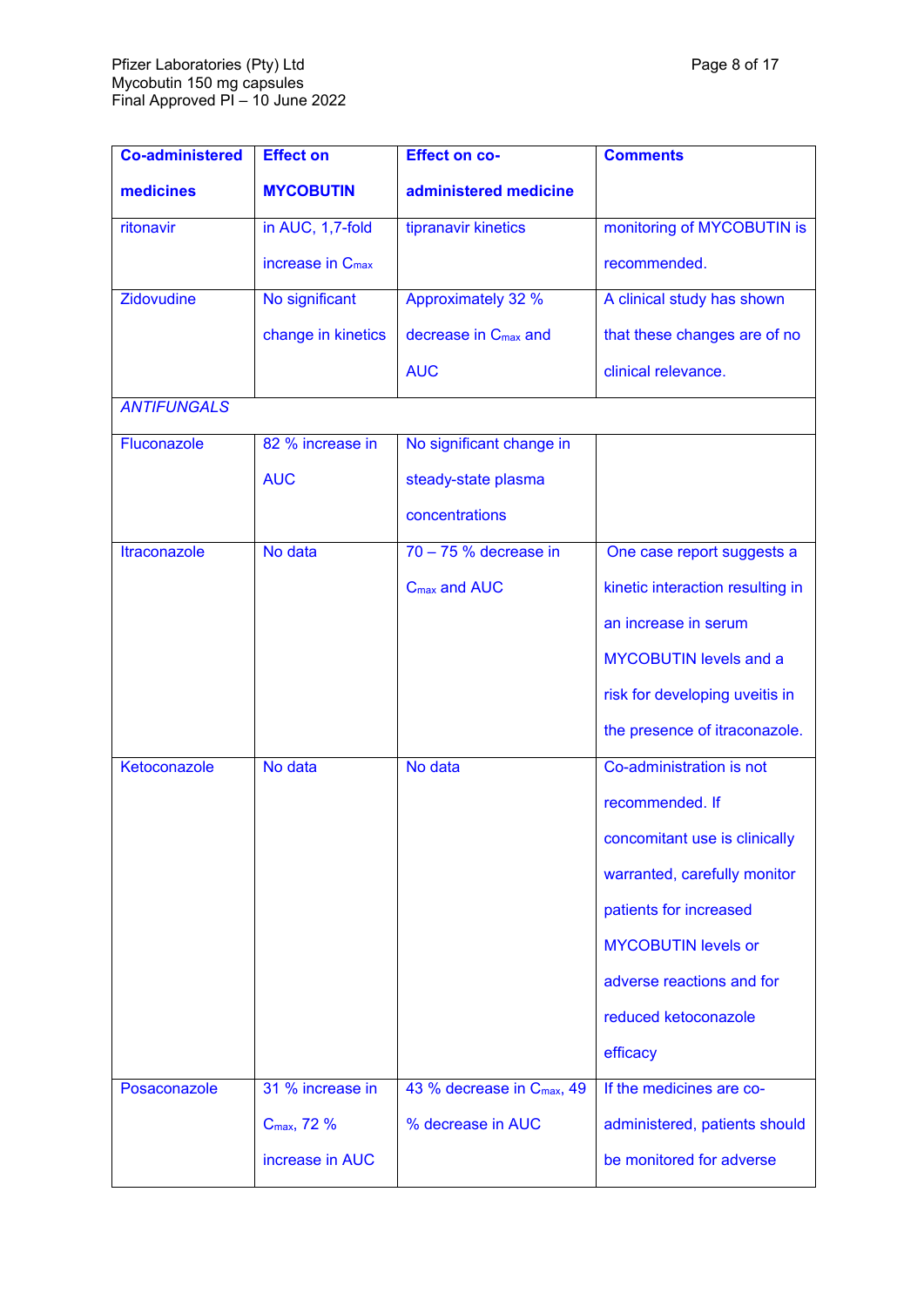| Page 9 of 17 |  |  |
|--------------|--|--|
|--------------|--|--|

| <b>Co-administered</b> | <b>Effect on</b>                                  | <b>Effect on co-</b>                 | <b>Comments</b>                  |
|------------------------|---------------------------------------------------|--------------------------------------|----------------------------------|
| medicines              | <b>MYCOBUTIN</b>                                  | administered medicine                |                                  |
|                        |                                                   |                                      | events associated with           |
|                        |                                                   |                                      | <b>MYCOBUTIN</b> administration. |
| Voriconazole           | 195 % increase in                                 | MYCOBUTIN (300 mg                    | If the benefit outweighs the     |
|                        | C <sub>max</sub> , 331 %                          | once daily) decreased the            | risk, MYCOBUTIN may be           |
|                        | increase in AUC                                   | C <sub>max</sub> and AUC of          | co-administered with             |
|                        | $***$                                             | voriconazole administered            | voriconazole if the              |
|                        |                                                   | orally at 200 mg twice               | maintenance dose of              |
|                        |                                                   | daily by 69 % and 78 %,              | voriconazole is increased to     |
|                        |                                                   | respectively.                        | 5 mg/kg intravenously every      |
|                        |                                                   | During co-administration             | 12 hours or from 200 mg to       |
|                        |                                                   | with MYCOBUTIN, the                  | 350 mg orally, every 12          |
|                        |                                                   | C <sub>max</sub> and AUC of          | hours (100 mg to 200 mg          |
|                        |                                                   | voriconazole at 350 mg               | orally, every 12 hours in        |
|                        |                                                   | twice daily were 96 % and            | patients less than 40 kg).       |
|                        |                                                   | 68 % of the levels when              | Careful monitoring of full       |
|                        |                                                   | administered alone at 200            | blood counts and adverse         |
|                        |                                                   | mg twice daily.                      | events to MYCOBUTIN (e.g.        |
|                        |                                                   | At a voriconazole dose of            | uveitis) is recommended          |
|                        |                                                   | 400 mg twice daily, C <sub>max</sub> | when MYCOBUTIN is co-            |
|                        |                                                   | and AUC were 104 % and               | administered with                |
|                        |                                                   | 87 % higher, respectively,           | voriconazole.                    |
|                        |                                                   | compared with                        |                                  |
|                        |                                                   | voriconazole alone at 200            |                                  |
|                        |                                                   | mg twice daily.                      |                                  |
|                        | <b>ANTI-PCP</b> (Pneumocystis jiroveci pneumonia) |                                      |                                  |
| <b>Dapsone</b>         | No data                                           | Approximately                        | Study conducted in HIV-          |
|                        |                                                   | $27 - 40$ % decrease in              | infected patients (rapid and     |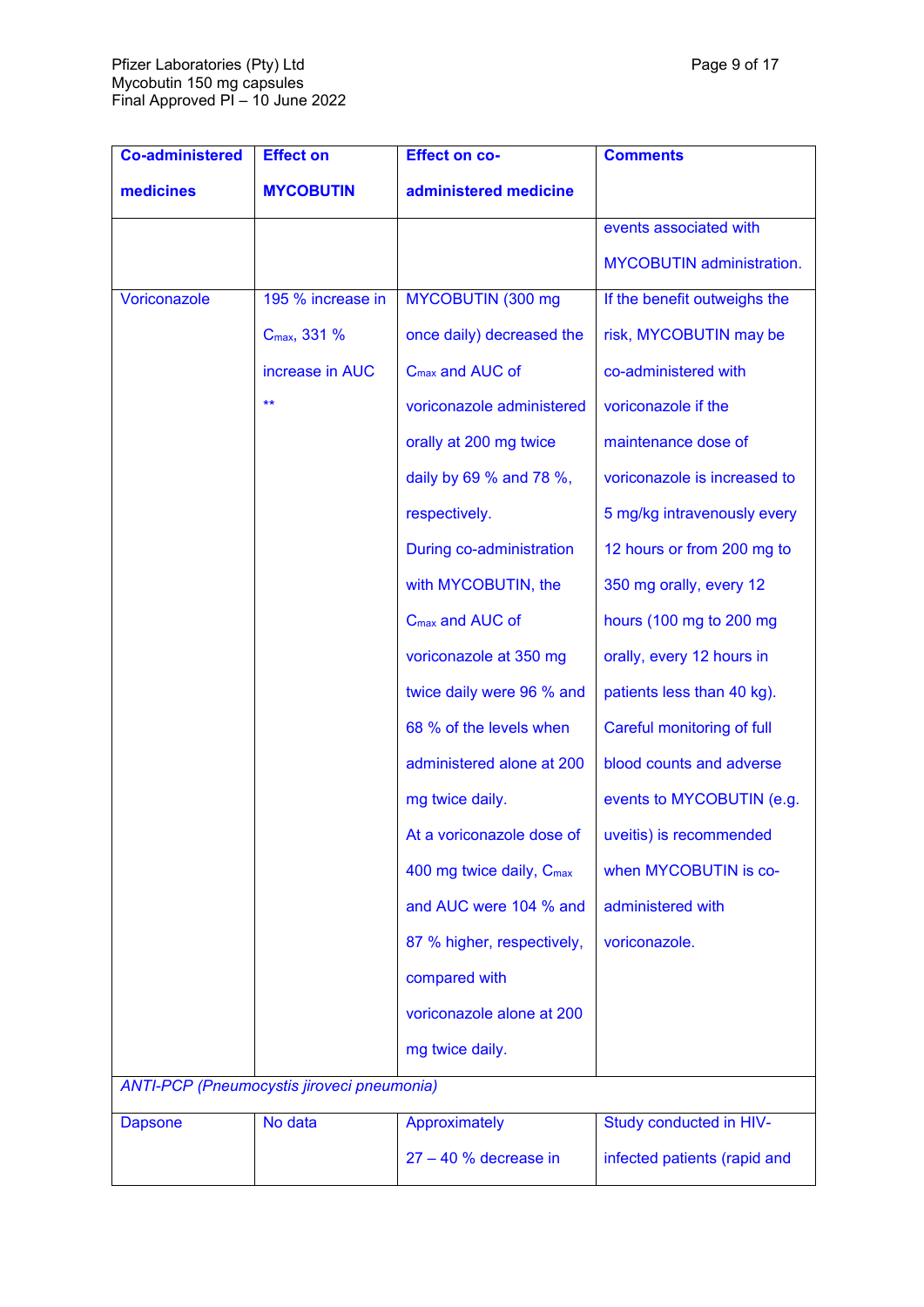| <b>Co-administered</b>        | <b>Effect on</b>                                             | <b>Effect on co-</b>          | <b>Comments</b>                       |
|-------------------------------|--------------------------------------------------------------|-------------------------------|---------------------------------------|
| medicines                     | <b>MYCOBUTIN</b>                                             | administered medicine         |                                       |
|                               |                                                              | <b>AUC</b>                    | slow acetylators).                    |
| Sulfa-                        | No significant                                               | Approximately 15 - 20 %       | In another study, only                |
| methoxazole-                  | change in C <sub>max</sub>                                   | decrease in AUC               | trimethoprim (not                     |
| trimethoprim                  | and AUC                                                      |                               | sulfamethoxazole) had 14 %            |
|                               |                                                              |                               | decrease in AUC and 6 %               |
|                               |                                                              |                               | decrease in C <sub>max</sub> but were |
|                               |                                                              |                               | not considered clinically             |
|                               |                                                              |                               | significant.                          |
|                               | <b>ANTI-MAC (Mycobacterium avium intracellulare complex)</b> |                               |                                       |
| Azithromycin                  | <b>No</b>                                                    | No pharmacokinetic            | The combination of                    |
|                               | pharmacokinetic                                              | interaction                   | <b>MYCOBUTIN</b> and                  |
|                               | interaction                                                  |                               | azithromycin resulted in a            |
|                               |                                                              |                               | high frequency of adverse             |
|                               |                                                              |                               | effects.                              |
| <b>ANTI-TB (tuberculosis)</b> |                                                              |                               |                                       |
| Ethambutol                    | No data                                                      | No significant change in      |                                       |
|                               |                                                              | <b>AUC or C<sub>max</sub></b> |                                       |
| Isoniazid                     | No data                                                      | Pharmacokinetics not          |                                       |
|                               |                                                              | affected                      |                                       |
| Pyrazinamide                  | No data                                                      | No data                       |                                       |
| <b>OTHER</b>                  |                                                              |                               |                                       |
| <b>Methadone</b>              | No data                                                      | No significant effect         | No apparent effect of                 |
|                               |                                                              |                               | <b>MYCOBUTIN on either peak</b>       |
|                               |                                                              |                               | levels of methadone or                |
|                               |                                                              |                               | systemic exposure based               |
|                               |                                                              |                               | upon AUC. MYCOBUTIN                   |
|                               |                                                              |                               | kinetics not evaluated.               |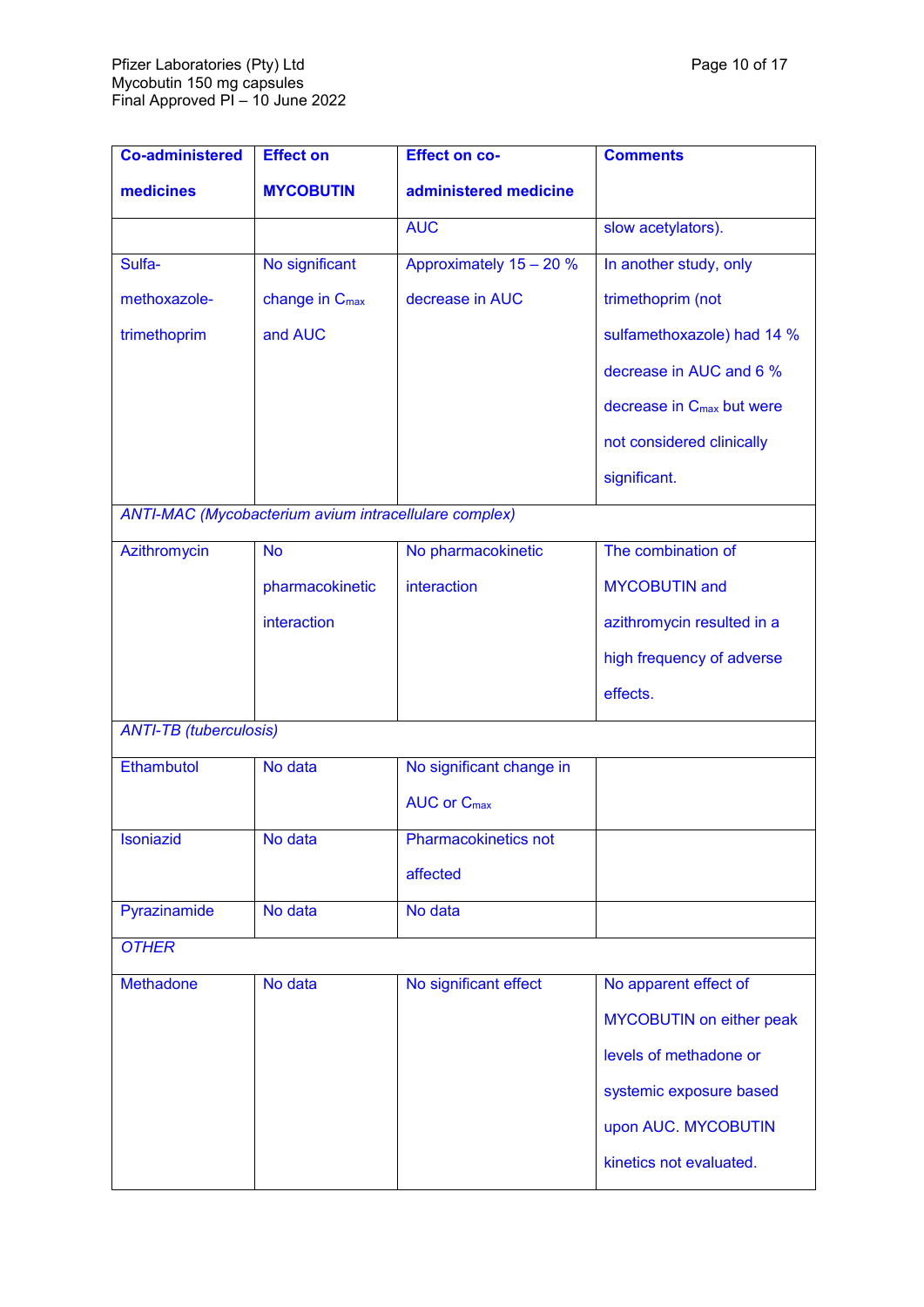| <b>Co-administered</b>                            | <b>Effect on</b>                               | <b>Effect on co-</b>                   | <b>Comments</b>               |  |  |
|---------------------------------------------------|------------------------------------------------|----------------------------------------|-------------------------------|--|--|
| medicines                                         | <b>MYCOBUTIN</b>                               | administered medicine                  |                               |  |  |
| Oral                                              | No data                                        | No data                                | Contraceptive cover may not   |  |  |
| contraceptives                                    |                                                |                                        | be adequate during            |  |  |
|                                                   |                                                |                                        | concomitant therapy with      |  |  |
|                                                   |                                                |                                        | MYCOBUTIN; therefore,         |  |  |
|                                                   |                                                |                                        | patients should be advised to |  |  |
|                                                   |                                                |                                        | use other methods of          |  |  |
|                                                   |                                                |                                        | contraception.                |  |  |
| <b>Tacrolimus</b>                                 | No data                                        | No data                                | <b>MYCOBUTIN decreases</b>    |  |  |
|                                                   |                                                |                                        | tacrolimus trough blood       |  |  |
|                                                   |                                                |                                        | levels.                       |  |  |
| <b>Theophylline</b>                               | No data                                        | No significant change in               |                               |  |  |
|                                                   |                                                | <b>AUC or C<sub>max</sub> compared</b> |                               |  |  |
|                                                   |                                                | with baseline                          |                               |  |  |
| AUC - Area under the concentration vs. time curve |                                                |                                        |                               |  |  |
|                                                   | $C_{\text{max}}$ – Maximum serum concentration |                                        |                               |  |  |
| * Medicine plus active metabolite                 |                                                |                                        |                               |  |  |
| ** Voriconazole dosed at 400 mg twice daily       |                                                |                                        |                               |  |  |

summarises the results and magnitude of the pertinent medicine interactions assessed with MYCOBUTIN. The clinical relevance of these interactions and subsequent dose modifications should be judged in light of the population studied, severity of the disease, patient's medicine profile, and the likely impact on the risk/benefit ratio.

The following table provides details of the possible effects of co-administration, on MYCOBUTIN and the co-administered medicine and risk-benefit statement.

Table 1: MYCOBUTIN interaction studies: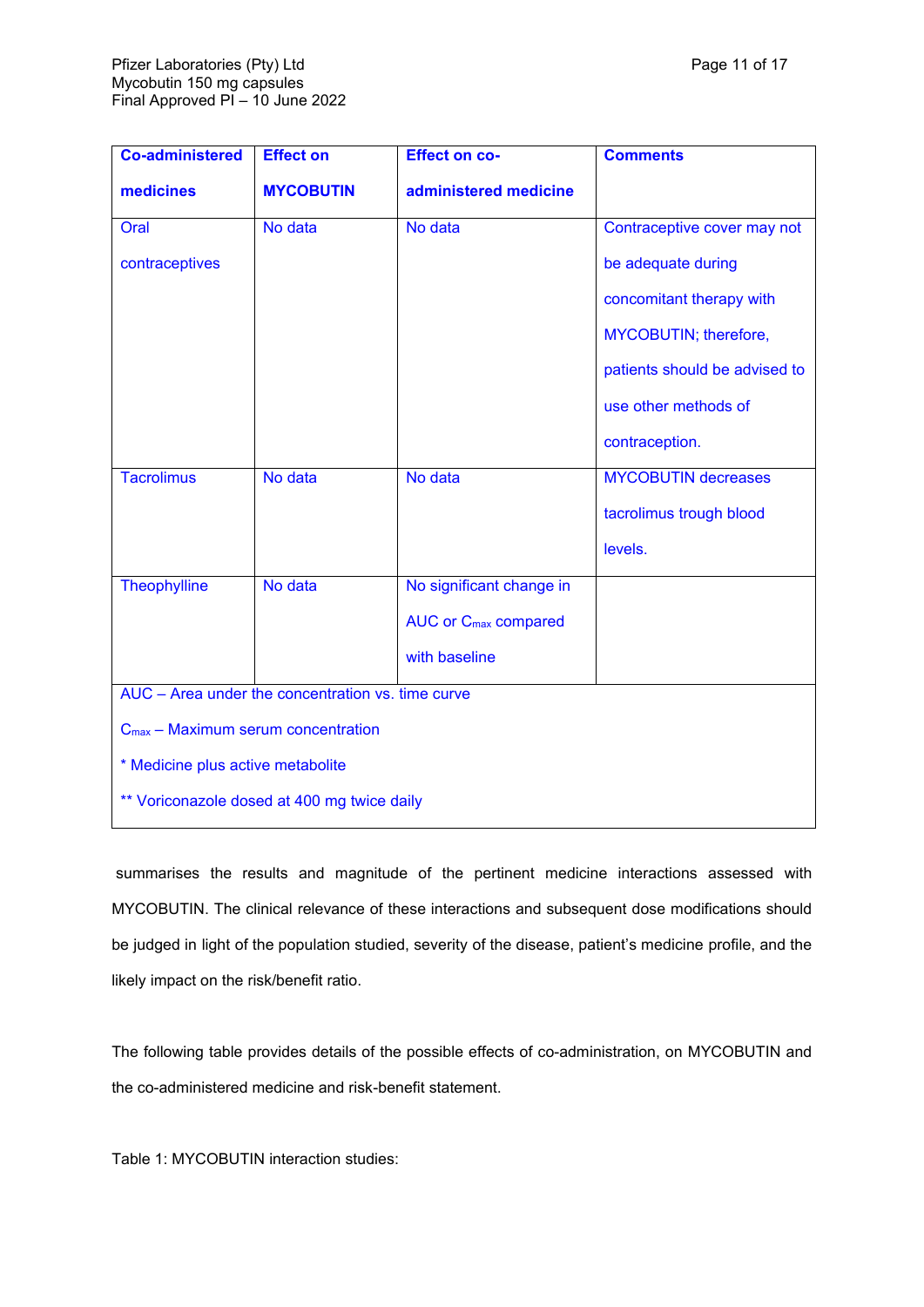<span id="page-11-0"></span>

| Co-administered   | <b>Effect on</b>             | Effect on co-                        | <b>Comments</b>              |
|-------------------|------------------------------|--------------------------------------|------------------------------|
| medicines         | <b>MYCOBUTIN</b>             | administered medicine                |                              |
| <b>ANTIVIRALS</b> |                              |                                      |                              |
| Amprenavir        | 2,9-fold increase            | No significant change in             | A 50 % reduction in the      |
|                   | in AUC, 2,2-fold             | kinetics                             | MYCOBUTIN dose is            |
|                   | increase in $C_{\text{max}}$ |                                      | recommended when             |
|                   |                              |                                      | combined with amprenavir.    |
|                   |                              |                                      | Increased monitoring for     |
|                   |                              |                                      | adverse reactions is         |
|                   |                              |                                      | warranted.                   |
| Delavirdine       | No data                      | Oral clearance increased             | Study conducted in HIV-1     |
|                   |                              | 5-fold resulting in                  | infected patients.           |
|                   |                              | significantly lower mean             | MYCOBUTIN is not             |
|                   |                              | trough plasma                        | recommended for patients     |
|                   |                              | concentrations (18 $\pm$ 15 to       | dosed with delavirdine       |
|                   |                              | $1,0 \pm 0,7 \mu M$ )                | mesylate 400 mg every 8      |
|                   |                              |                                      | hours.                       |
| Didanosine        | No significant               | No significant change in             |                              |
|                   | change in kinetics           | kinetics at steady-state             |                              |
| Fosamprenavir/    | 64 % increase in             | 35 % increase in AUC                 | Dosage reduction of          |
| ritonavir         | AUC*                         | and 36 % increase in                 | MYCOBUTIN by at least 75     |
|                   |                              | C <sub>max</sub> , no effect Ctrough | % (to 150 mg every other     |
|                   |                              | (amprenavir)                         | day or three times per week) |
|                   |                              |                                      | is recommended when          |
|                   |                              |                                      | combined with                |
|                   |                              |                                      | fosamprenavir.               |
| Indinavir         | 173 % increase in            | 34 % decrease in AUC,                | Dose reduction of            |
|                   | AUC, 134 %                   | 25 % decrease in C <sub>max</sub>    | MYCOBUTIN to half the        |
|                   | increase in $C_{\text{max}}$ |                                      | standard dose and increase   |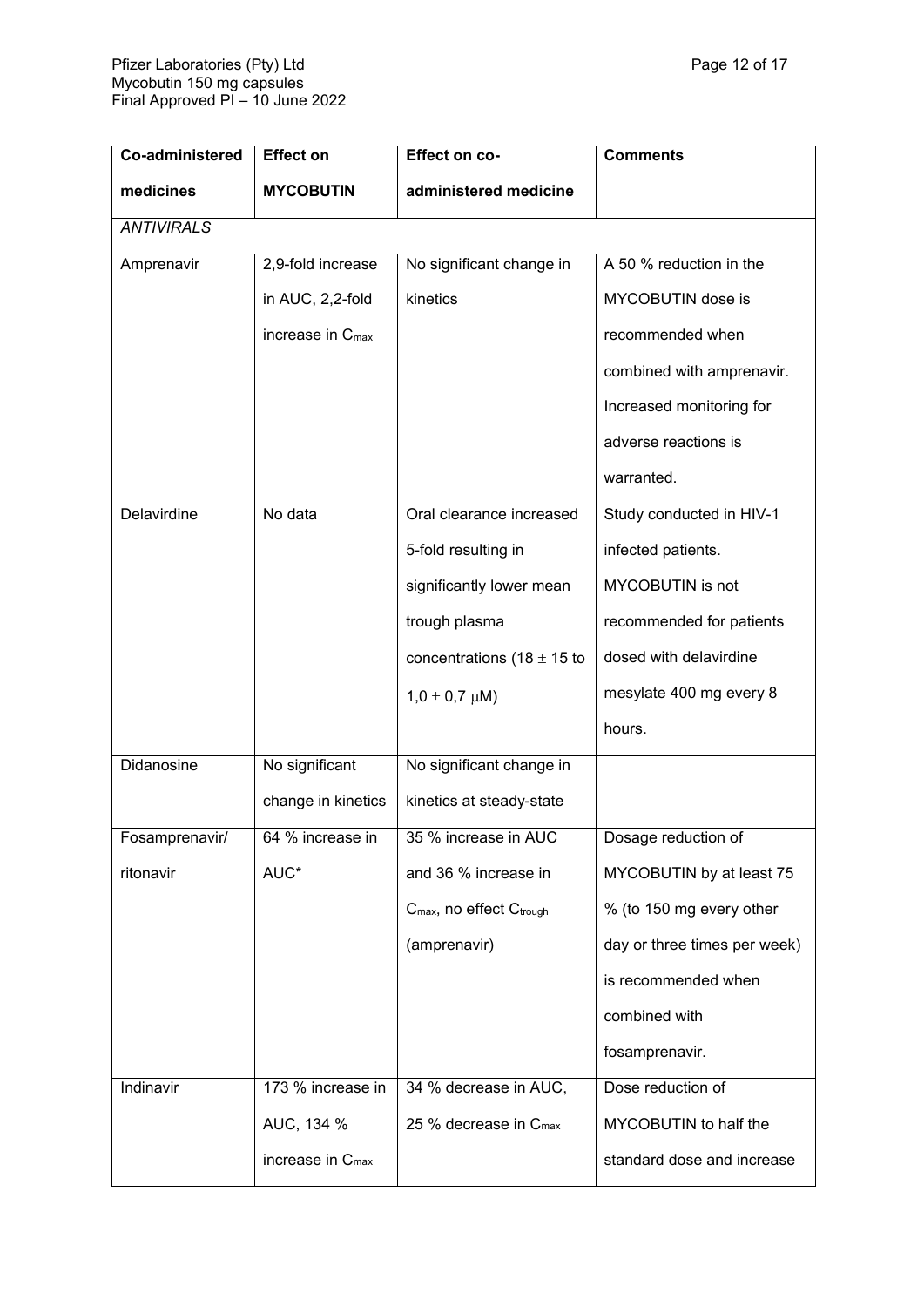| Co-administered | <b>Effect on</b>               | Effect on co-            | <b>Comments</b>                 |
|-----------------|--------------------------------|--------------------------|---------------------------------|
| medicines       | <b>MYCOBUTIN</b>               | administered medicine    |                                 |
|                 |                                |                          | of indinavir from 800 mg to 1   |
|                 |                                |                          | 000 mg every 8 hours are        |
|                 |                                |                          | recommended when                |
|                 |                                |                          | MYCOBUTIN and indinavir         |
|                 |                                |                          | are co-administered.            |
| Lopinavir/      | 5,7-fold increase              | No significant change in | Dosage reduction of             |
| ritonavir       | in AUC, 3,4 fold               | lopinavir kinetics       | MYCOBUTIN by 50 % of the        |
|                 | increase in C <sub>max</sub> * |                          | dose of 300 mg/day is           |
|                 |                                |                          | recommended (i.e. a             |
|                 |                                |                          | maximum dose of 150 mg          |
|                 |                                |                          | once daily). Increased          |
|                 |                                |                          | monitoring for adverse          |
|                 |                                |                          | reactions e.g. nausea,          |
|                 |                                |                          | leukopenia, uveitis, is         |
|                 |                                |                          | warranted. Further dosage       |
|                 |                                |                          | reduction of MYCOBUTIN          |
|                 |                                |                          | may be necessary.               |
| Saquinavir      | No data                        | 40 % decrease in AUC     |                                 |
| Ritonavir       | 4-fold increase in             | No data                  | In the presence of ritonavir    |
|                 | AUC, 2,5-fold                  |                          | the subsequent risk of side     |
|                 | increase in C <sub>max</sub>   |                          | effects, including uveitis may  |
|                 |                                |                          | be increased. If a protease     |
|                 |                                |                          | inhibitor is required in a      |
|                 |                                |                          | patient treated with rifabutin, |
|                 |                                |                          | medicines other than            |
|                 |                                |                          | ritonavir should be             |
|                 |                                |                          | considered (see section 4.4).   |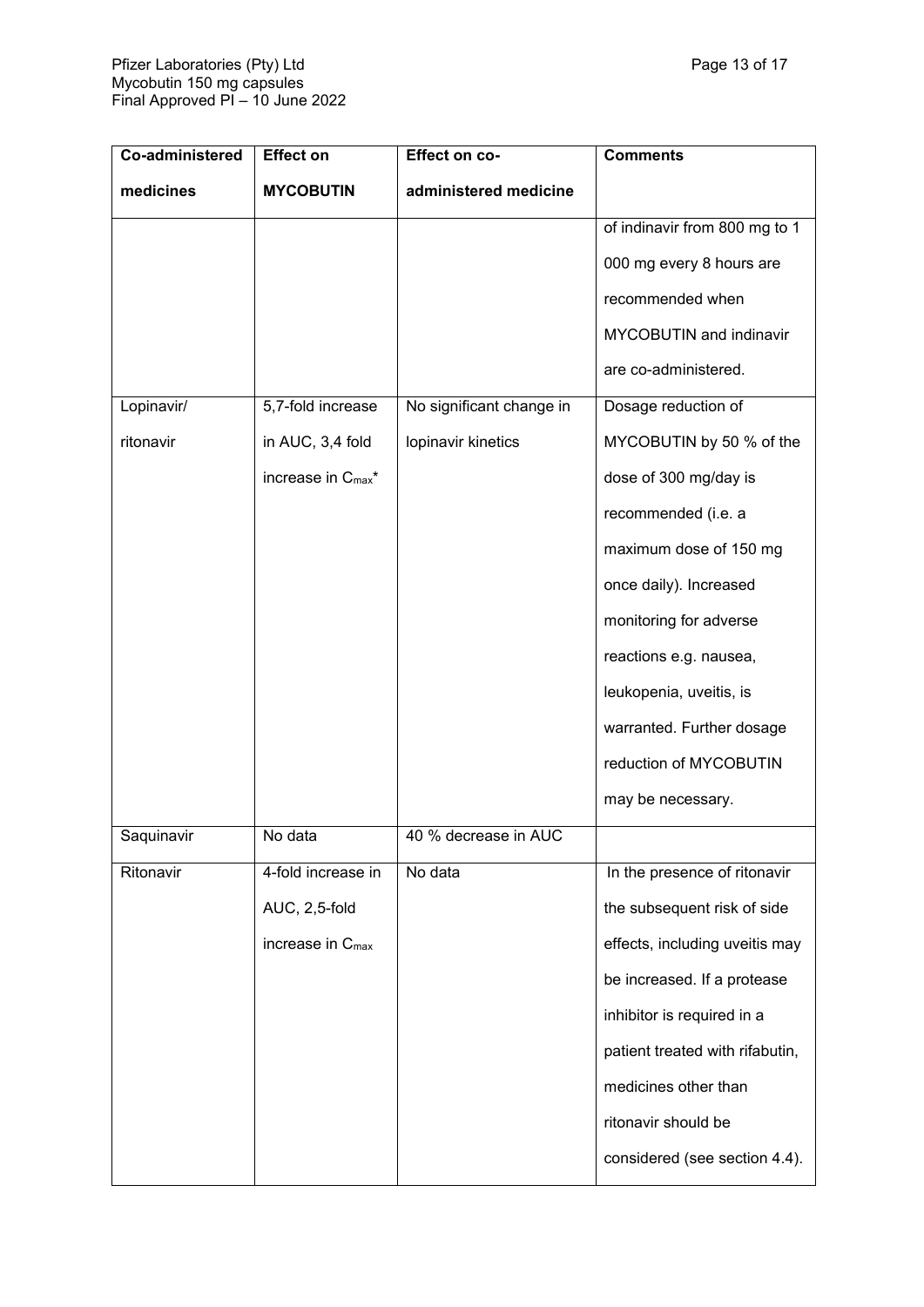| Co-administered    | <b>Effect on</b>             | Effect on co-                          | <b>Comments</b>                  |
|--------------------|------------------------------|----------------------------------------|----------------------------------|
| medicines          | <b>MYCOBUTIN</b>             | administered medicine                  |                                  |
| Tipranavir/        | 2,9-fold increase            | No significant change in               | Therapeutic medicine             |
| ritonavir          | in AUC, 1,7-fold             | tipranavir kinetics                    | monitoring of MYCOBUTIN is       |
|                    | increase in C <sub>max</sub> |                                        | recommended.                     |
| Zidovudine         | No significant               | Approximately 32 %                     | A clinical study has shown       |
|                    | change in kinetics           | decrease in C <sub>max</sub> and       | that these changes are of no     |
|                    |                              | <b>AUC</b>                             | clinical relevance.              |
| <b>ANTIFUNGALS</b> |                              |                                        |                                  |
| Fluconazole        | 82 % increase in             | No significant change in               |                                  |
|                    | <b>AUC</b>                   | steady-state plasma                    |                                  |
|                    |                              | concentrations                         |                                  |
| Itraconazole       | No data                      | 70 - 75 % decrease in                  | One case report suggests a       |
|                    |                              | $C_{\text{max}}$ and AUC               | kinetic interaction resulting in |
|                    |                              |                                        | an increase in serum             |
|                    |                              |                                        | MYCOBUTIN levels and a           |
|                    |                              |                                        | risk for developing uveitis in   |
|                    |                              |                                        | the presence of itraconazole.    |
| Ketoconazole       | No data                      | No data                                | Co-administration is not         |
|                    |                              |                                        | recommended. If                  |
|                    |                              |                                        | concomitant use is clinically    |
|                    |                              |                                        | warranted, carefully monitor     |
|                    |                              |                                        | patients for increased           |
|                    |                              |                                        | MYCOBUTIN levels or              |
|                    |                              |                                        | adverse reactions and for        |
|                    |                              |                                        | reduced ketoconazole             |
|                    |                              |                                        | efficacy                         |
| Posaconazole       | 31 % increase in             | 43 % decrease in C <sub>max</sub> , 49 | If the medicines are co-         |
|                    | C <sub>max</sub> , 72 %      | % decrease in AUC                      | administered, patients should    |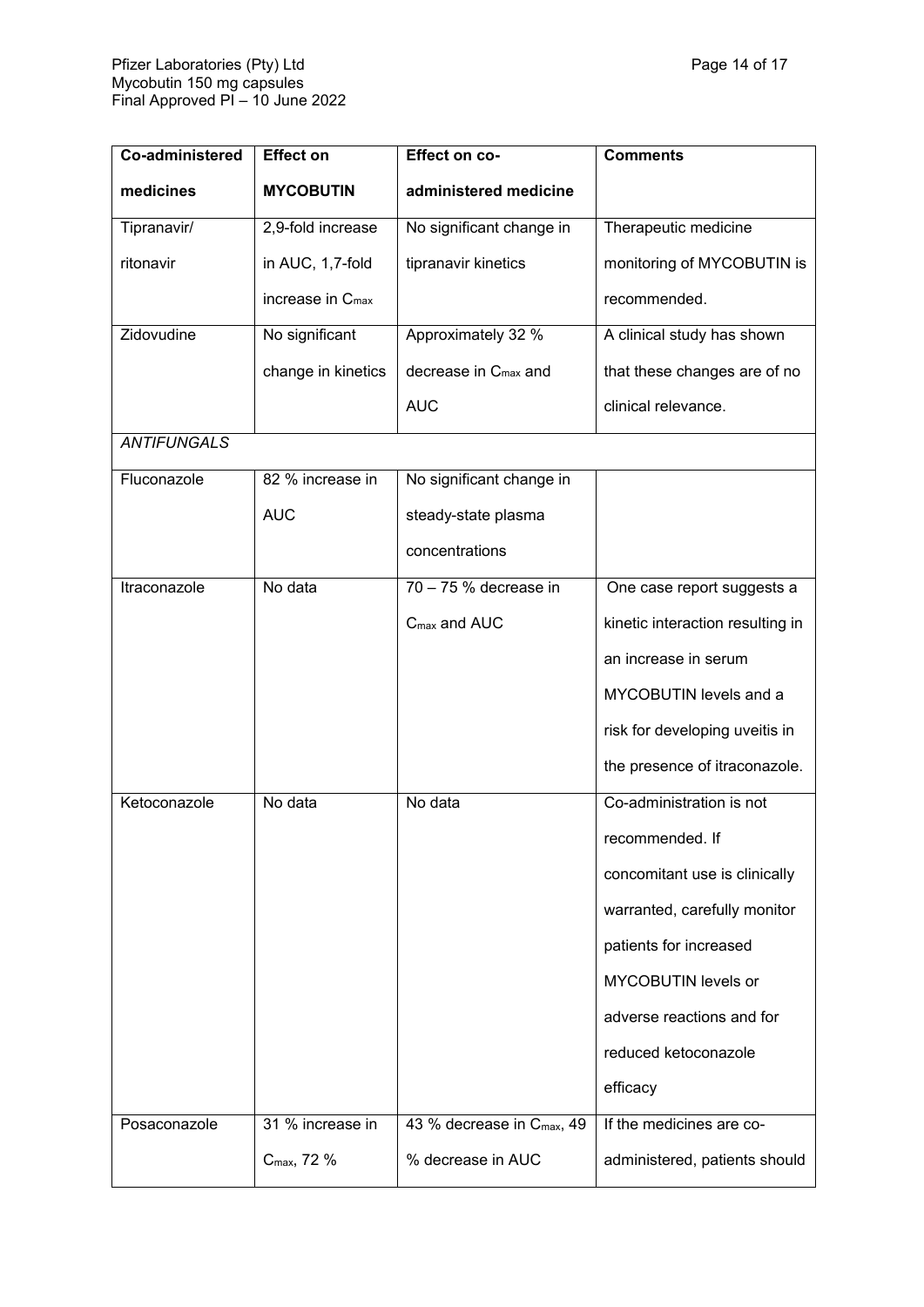| Co-administered | <b>Effect on</b>                           | <b>Effect on co-</b>                 | <b>Comments</b>              |
|-----------------|--------------------------------------------|--------------------------------------|------------------------------|
| medicines       | <b>MYCOBUTIN</b>                           | administered medicine                |                              |
|                 | increase in AUC                            |                                      | be monitored for adverse     |
|                 |                                            |                                      | events associated with       |
|                 |                                            |                                      | MYCOBUTIN administration.    |
| Voriconazole    | 195 % increase in                          | MYCOBUTIN (300 mg                    | If the benefit outweighs the |
|                 | C <sub>max</sub> , 331 %                   | once daily) decreased the            | risk, MYCOBUTIN may be       |
|                 | increase in AUC                            | C <sub>max</sub> and AUC of          | co-administered with         |
|                 | $***$                                      | voriconazole administered            | voriconazole if the          |
|                 |                                            | orally at 200 mg twice               | maintenance dose of          |
|                 |                                            | daily by 69 % and 78 %,              | voriconazole is increased to |
|                 |                                            | respectively.                        | 5 mg/kg intravenously every  |
|                 |                                            | During co-administration             | 12 hours or from 200 mg to   |
|                 |                                            | with MYCOBUTIN, the                  | 350 mg orally, every 12      |
|                 |                                            | C <sub>max</sub> and AUC of          | hours (100 mg to 200 mg      |
|                 |                                            | voriconazole at 350 mg               | orally, every 12 hours in    |
|                 |                                            | twice daily were 96 % and            | patients less than 40 kg).   |
|                 |                                            | 68 % of the levels when              | Careful monitoring of full   |
|                 |                                            | administered alone at 200            | blood counts and adverse     |
|                 |                                            | mg twice daily.                      | events to MYCOBUTIN (e.g.    |
|                 |                                            | At a voriconazole dose of            | uveitis) is recommended      |
|                 |                                            | 400 mg twice daily, C <sub>max</sub> | when MYCOBUTIN is co-        |
|                 |                                            | and AUC were 104 % and               | administered with            |
|                 |                                            | 87 % higher, respectively,           | voriconazole.                |
|                 |                                            | compared with                        |                              |
|                 |                                            | voriconazole alone at 200            |                              |
|                 |                                            | mg twice daily.                      |                              |
|                 | ANTI-PCP (Pneumocystis jiroveci pneumonia) |                                      |                              |
| Dapsone         | No data                                    | Approximately                        | Study conducted in HIV-      |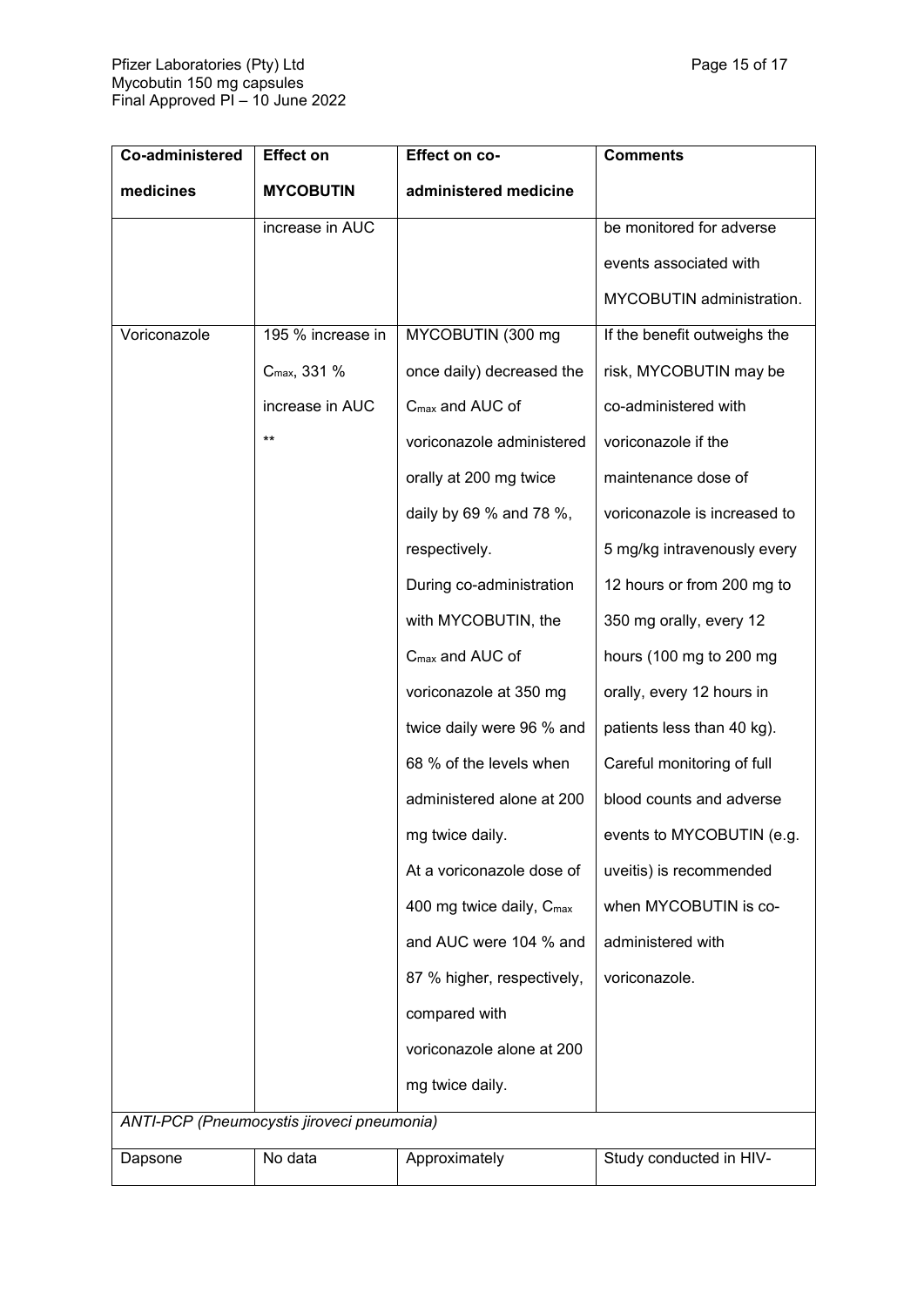| Co-administered               | <b>Effect on</b>                                      | Effect on co-            | <b>Comments</b>                       |  |
|-------------------------------|-------------------------------------------------------|--------------------------|---------------------------------------|--|
| medicines                     | <b>MYCOBUTIN</b>                                      | administered medicine    |                                       |  |
|                               |                                                       | $27 - 40 %$ decrease in  | infected patients (rapid and          |  |
|                               |                                                       | <b>AUC</b>               | slow acetylators).                    |  |
| Sulfa-                        | No significant                                        | Approximately 15 - 20 %  | In another study, only                |  |
| methoxazole-                  | change in C <sub>max</sub>                            | decrease in AUC          | trimethoprim (not                     |  |
| trimethoprim                  | and AUC                                               |                          | sulfamethoxazole) had 14 %            |  |
|                               |                                                       |                          | decrease in AUC and 6 %               |  |
|                               |                                                       |                          | decrease in C <sub>max</sub> but were |  |
|                               |                                                       |                          | not considered clinically             |  |
|                               |                                                       |                          | significant.                          |  |
|                               | ANTI-MAC (Mycobacterium avium intracellulare complex) |                          |                                       |  |
| Azithromycin                  | No                                                    | No pharmacokinetic       | The combination of                    |  |
|                               | pharmacokinetic                                       | interaction              | MYCOBUTIN and                         |  |
|                               | interaction                                           |                          | azithromycin resulted in a            |  |
|                               |                                                       |                          | high frequency of adverse             |  |
|                               |                                                       |                          | effects.                              |  |
| <b>ANTI-TB</b> (tuberculosis) |                                                       |                          |                                       |  |
| Ethambutol                    | No data                                               | No significant change in |                                       |  |
|                               |                                                       | AUC or C <sub>max</sub>  |                                       |  |
| Isoniazid                     | No data                                               | Pharmacokinetics not     |                                       |  |
|                               |                                                       | affected                 |                                       |  |
| Pyrazinamide                  | No data                                               | No data                  |                                       |  |
| <b>OTHER</b>                  |                                                       |                          |                                       |  |
| Methadone                     | No data                                               | No significant effect    | No apparent effect of                 |  |
|                               |                                                       |                          | MYCOBUTIN on either peak              |  |
|                               |                                                       |                          | levels of methadone or                |  |
|                               |                                                       |                          | systemic exposure based               |  |
|                               |                                                       |                          | upon AUC. MYCOBUTIN                   |  |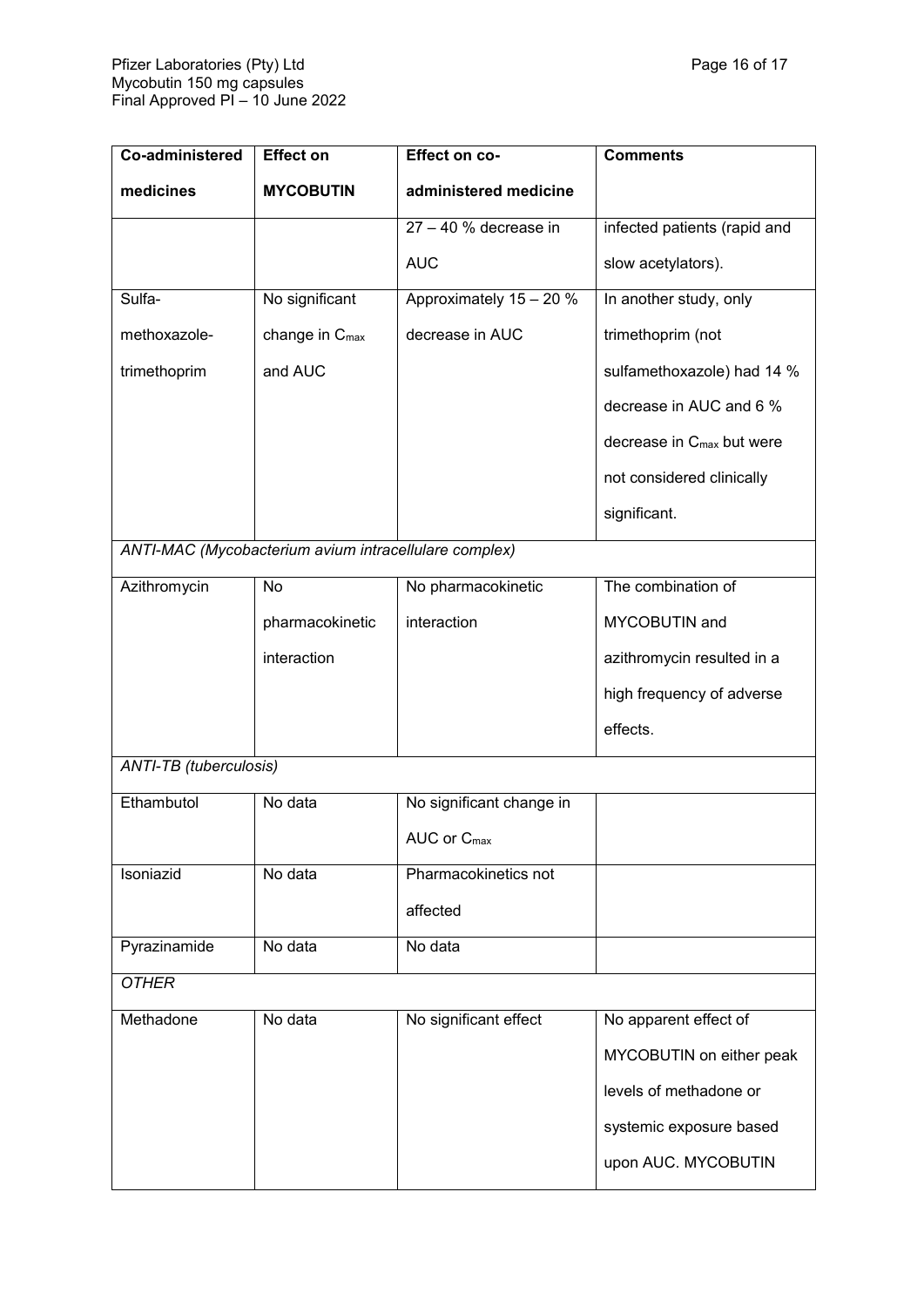| Co-administered                                   | <b>Effect on</b> | Effect on co-                    | <b>Comments</b>               |  |
|---------------------------------------------------|------------------|----------------------------------|-------------------------------|--|
| medicines                                         | <b>MYCOBUTIN</b> | administered medicine            |                               |  |
|                                                   |                  |                                  | kinetics not evaluated.       |  |
| Oral                                              | No data          | No data                          | Contraceptive cover may not   |  |
| contraceptives                                    |                  |                                  | be adequate during            |  |
|                                                   |                  |                                  | concomitant therapy with      |  |
|                                                   |                  |                                  | MYCOBUTIN; therefore,         |  |
|                                                   |                  |                                  | patients should be advised to |  |
|                                                   |                  |                                  | use other methods of          |  |
|                                                   |                  |                                  | contraception.                |  |
| Tacrolimus                                        | No data          | No data                          | <b>MYCOBUTIN</b> decreases    |  |
|                                                   |                  |                                  | tacrolimus trough blood       |  |
|                                                   |                  |                                  | levels.                       |  |
| Theophylline                                      | No data          | No significant change in         |                               |  |
|                                                   |                  | AUC or C <sub>max</sub> compared |                               |  |
|                                                   |                  | with baseline                    |                               |  |
| AUC - Area under the concentration vs. time curve |                  |                                  |                               |  |
| $C_{\text{max}}$ – Maximum serum concentration    |                  |                                  |                               |  |
| * Medicine plus active metabolite                 |                  |                                  |                               |  |
| ** Voriconazole dosed at 400 mg twice daily       |                  |                                  |                               |  |

# **4.6 Fertility, pregnancy and lactation**

Safety in pregnancy and lactation has not been established.

### **4.7 Effects on ability to drive and use machines**

MYCOBUTIN is not expected to have any adverse effects on the ability to drive and use machines.

### **4.8 Undesirable effects**

The tolerability of MYCOBUTIN in multiple medicine regimens has been assessed in long-term studies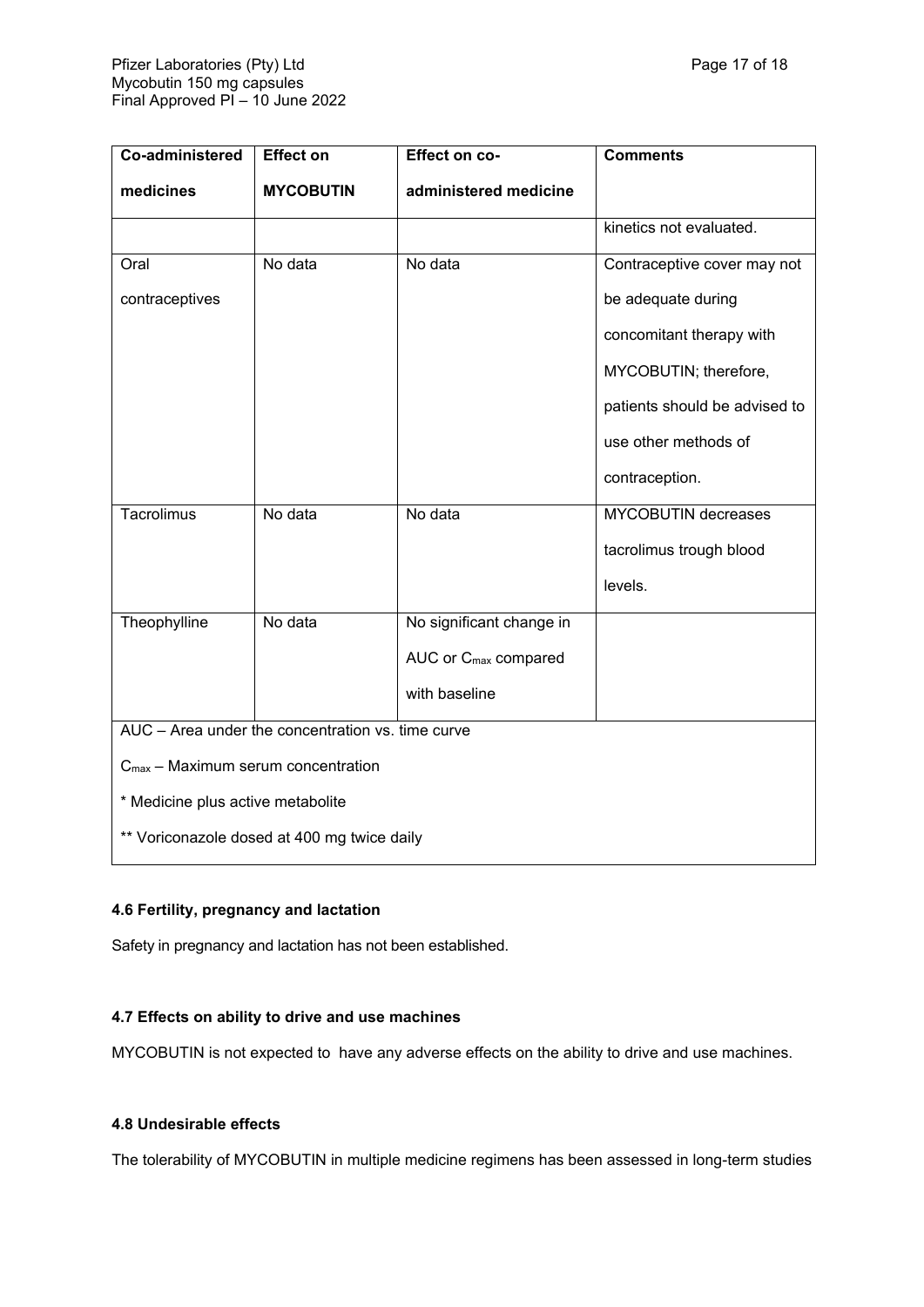with daily dosages up to 600 mg in both immunocompetent and immunocompromised patients, suffering from tuberculosis and non-tuberculous mycobacteriosis.

MYCOBUTIN was often given in the studies in tuberculosis as part of a multi-medicine regimen, and it was not always possible to define with certainty a medicine-event relationship.

### *Tabulated summary of adverse reactions*

Side effects identified through clinical trials or post-marketing surveillance by system organ class are listed below.

The table below contains side effects categorised as follows utilising the incidence rates: very common  $(\geq$ 1/10), common ( $\geq 1/100$  to < 1/10); uncommon ( $\geq 1/1$  000 to < 1/100); rare ( $\geq 1/10$  000 to < 1/1 000); very rare  $( $1/10000$ ).$ 

| <b>MedDRA</b>    | <b>Frequency</b> | <b>Undesirable effects</b>      |
|------------------|------------------|---------------------------------|
| system organ     |                  |                                 |
| class            |                  |                                 |
| <b>Blood and</b> | Very common      | Leukopenia                      |
| lymphatic system | Common           | Anaemia                         |
| disorders        | Uncommon         | Pancytopenia, thrombocytopenia, |
|                  |                  | eosinophilia                    |
| Immune system    | Uncommon         | Hypersensitivity                |
| disorders        |                  |                                 |
| Eye disorders    | Uncommon         | Corneal deposits                |
| Gastrointestinal | Common           | Nausea, vomiting                |
| disorders        |                  |                                 |
| Hepato-biliary   | Common           | Increased hepatic enzymes       |
| disorders        | Uncommon         | Jaundice                        |
| Skin and         | Common           | Rash                            |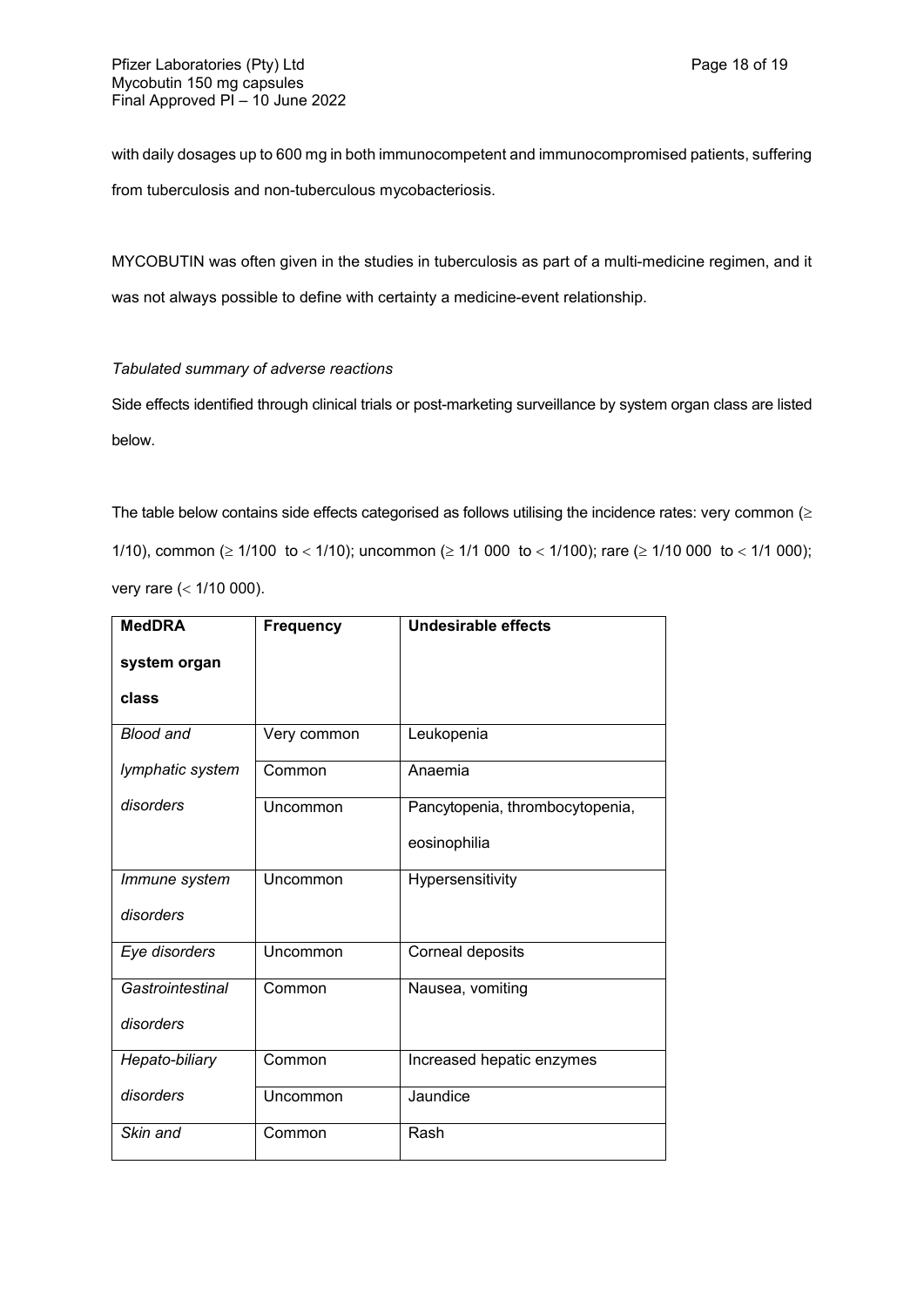| subcutaneous           | Uncommon | Skin pigmentation/ discolouration |
|------------------------|----------|-----------------------------------|
| tissue disorders       |          |                                   |
| <b>Musculoskeletal</b> | Common   | Myalgia                           |
| and connective         | Uncommon | Arthralgia                        |
| tissue disorders       |          |                                   |
| General disorders      | Common   | Pyrexia                           |
| and                    |          |                                   |
| administration site    |          |                                   |
| conditions             |          |                                   |

The frequency and severity of haematologic reactions could be increased by combined administration of isoniazid.

#### *Anti-tuberculosis medicine SCARs*

Anti-tuberculosis medicine use may lead to the occurrence of medicine reaction with eosinophilia and systemic symptoms (DRESS) as well as other SCARs such as SJS, TEN, and AGEP (see section 4.4).

#### *Post-marketing experience*

Skin discolouration has been reported. Mild to severe, reversible uveitis has been reported when MYCOBUTIN was used at 300 mg as monotherapy in MAC prophylaxis. MYCOBUTIN in combination with clarithromycin for MAC treatment was more frequently associated with uveitis (see section 4.4). Corneal deposits have been reported during routine ophthalmologic surveillance of HIV-positive paediatric patients receiving MYCOBUTIN as part of a multiple medicine regimen for MAC prophylaxis. The deposits are tiny, almost transparent, asymptomatic peripheral and central corneal deposits, and do not impair vision.

Anaphylactic shock has occurred with other antibiotics of the same class.

The table below contains side effects from post-marketing data.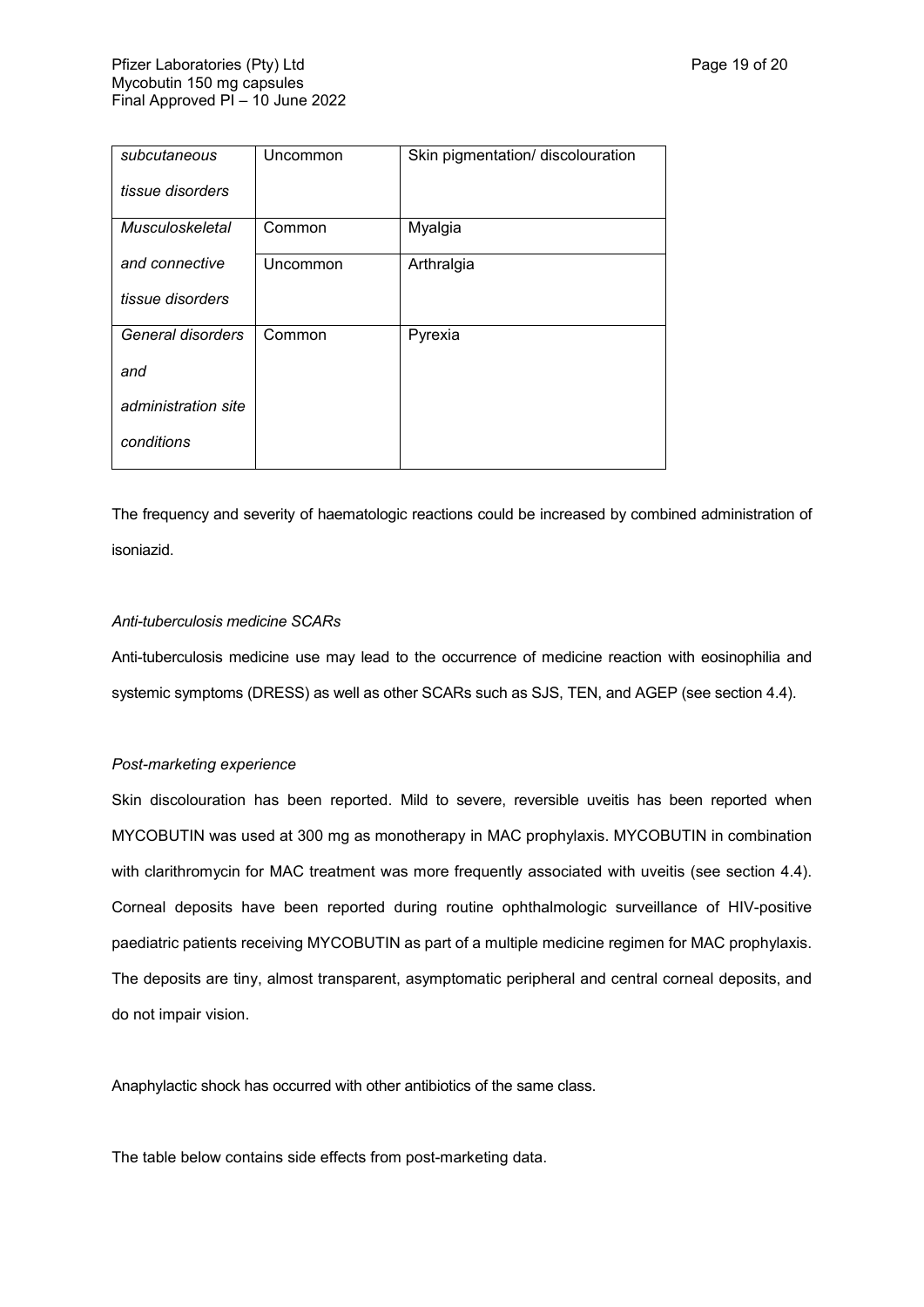| <b>MedDRA</b>                | Side effects                                 |
|------------------------------|----------------------------------------------|
| system organ class           |                                              |
| Blood and lymphatic system   | Agranulocytosis, lymphopenia,                |
| disorders                    | granulocytopenia, neutropenia, decreased     |
|                              | white blood cell count, decreased neutrophil |
|                              | count, decreased platelet count              |
| Immune system disorders      | Bronchospasm                                 |
| Eye disorders                | <b>Uveitis</b>                               |
| Gastrointestinal disorders   | Clostridium difficile colitis, tongue        |
|                              | discolouration, tooth discolouration         |
| Hepato-biliary disorders     | Abnormal hepatic function                    |
| Skin and subcutaneous tissue | Erythema/ dermatitis                         |
| disorders                    |                                              |
| Investigations               | Increased alkaline phosphatase/ALT/AST       |

#### *Reporting of suspected adverse reactions*

Reporting suspected adverse reactions after authorisation of the medicine is important. It allows continued monitoring of the benefit/risk balance of the medicine. Health care providers are asked to report any suspected adverse reactions to SAHPRA via the "**6.04 Adverse Drug Reactions Reporting Form**", found online under SAHPRA's publications:

<https://www.sahpra.org.za/Publications/Index/8>

#### **4.9 Overdose**

Symptoms as under section 4.8. Supportive care and symptomatic treatment are indicated.

### **5. PHARMACOLOGICAL PROPERTIES**

#### **5.1 Pharmacodynamic properties**

Category and class:A 20.1.1 Broad and medium spectrum antibiotics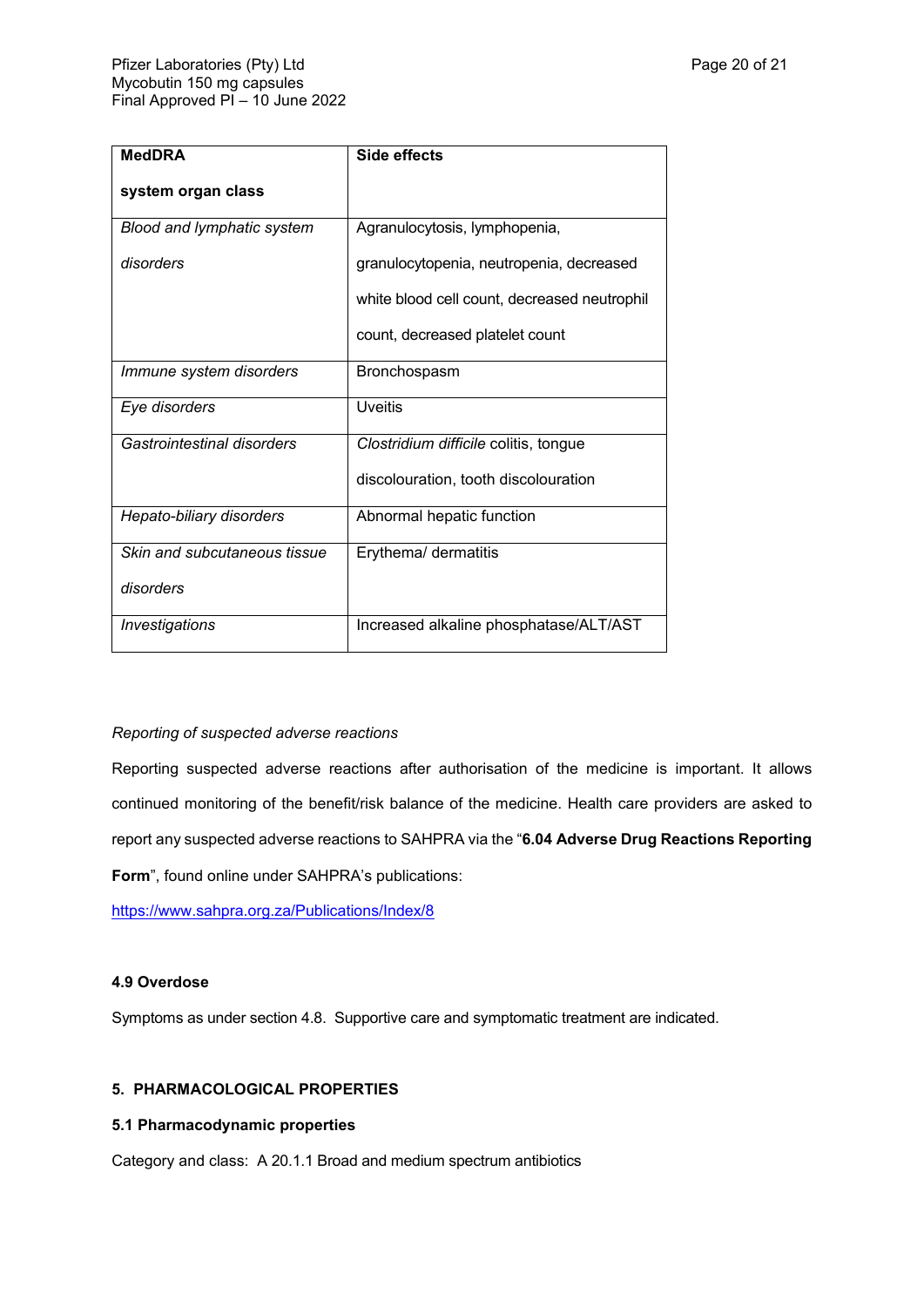Rifabutin is a semi-synthetic ansamycin antibiotic. It inhibits incorporation of thymidine into DNA of *M. tuberculosis*.

*In vitro* activity of rifabutin against laboratory strains and clinical isolates of *M. tuberculosis* has been shown to be very high.

Rifabutin was seen to be active against non-tuberculous (atypical) mycobacteria including *M. aviumintracellulare* (MAC) *in vitro* as well as in experimental infections caused by these pathogens in immunodeficient mice.

#### **5.2 Pharmacokinetic properties**

In man, rifabutin peak plasma levels are reached around 2 to 4 hours after oral administration. The pharmacokinetics of rifabutin is linear after single dose administration of 300, 450 and 600 mg to healthy volunteers. With these doses,  $C_{max}$  is in the range of 0,4 to 0,7  $\mu$ g/mL. Plasma concentrations are maintained above the MIC values for *M. tuberculosis* up to about 30 hours from administration. In animals, rifabutin is widely distributed in various organs with the exception of the brain.

Rifabutin and its metabolites are eliminated mainly by the urinary route. Of the five metabolites that have been identified, the 25-O-desacetyl derivative and the 31-hydroxyl derivative are the most predominant. The former has an antibacterial activity equal to the parent medicine. The elimination halflife of rifabutin in man is approximately 35 – 40 hours.

### **6. PHARMACEUTICAL PARTICULARS**

**6.1 List of excipients** Gelatine Magnesium stearate Microcrystalline cellulose Red iron oxide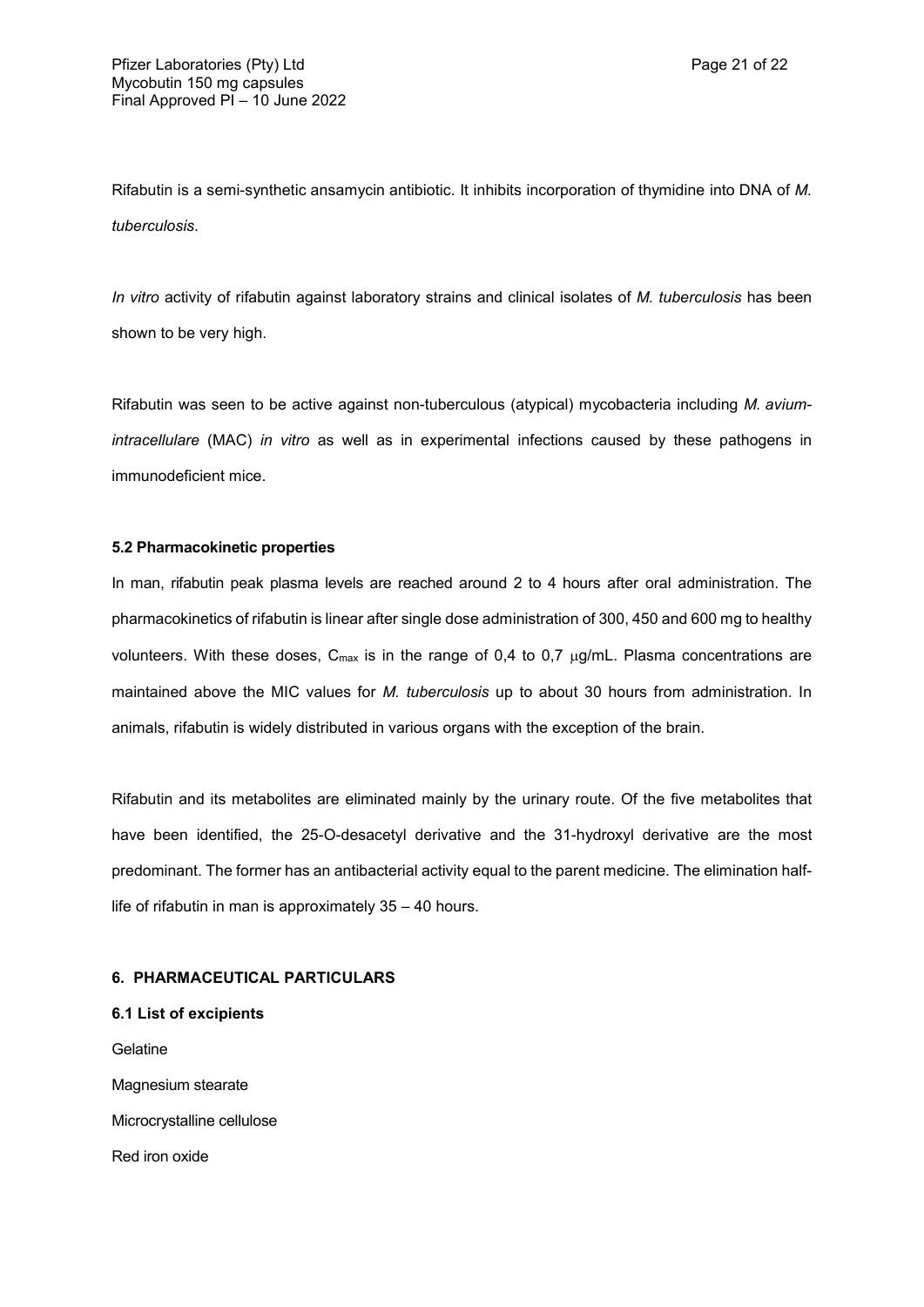Silica gel

Sodium lauryl sulphate

Titanium dioxide

### **6.2 Incompatibilities**

Not applicable.

# **6.3 Shelf life**

24 months.

### **6.4 Special precautions for storage**

Store at or below 25 °C.

Protect from light and moisture.

### **6.5 Nature and contents of container**

Transparent PVC/aluminium blisters in packs containing 30 and 100 capsules.

Not all pack sizes may be marketed.

### **6.6 Special precautions for disposal and other handling**

No special requirements**.**

### **7. HOLDER OF CERTIFICATE OF REGISTRATION**

Pfizer Laboratories (Pty) Ltd 85 Bute Lane Sandton 2196 South Africa